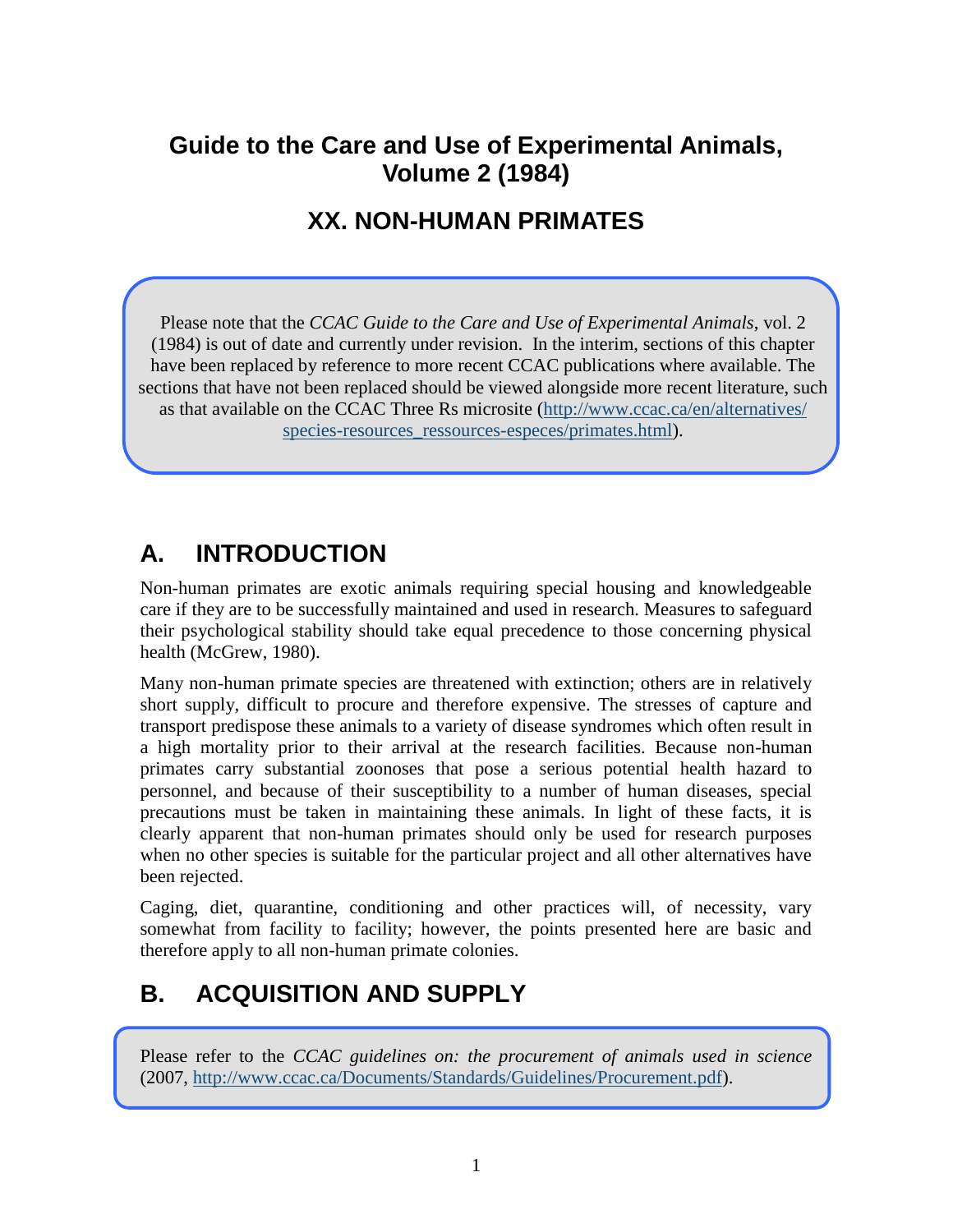#### **1. Sources**

See Section 4 – Sources of Animals in the *CCAC guidelines on: the procurement of animals used in science*.

All non-human primates should be procured from reputable, and where legally required, licensed suppliers, or breeders. The importation of non-human primates must comply with the regulations established by Agriculture Canada and the Convention on International Trade in Endangered Species (CITES). The latter is administered in Canada by the Canadian Wildlife Service and enforced by Industry, Trade and Commerce through the Export and Import Permits Act.

#### **2. Raw vs Conditioned Non-human primates**

Non-human primates that are available commercially may be grouped into the following three categories:

- a. **Raw or unconditioned non-human primates**: recently arrived from their country of origin and not yet adapted to captivity;
- b. **Conditioned non-human primates**: ones which have been held by the supplier for a period of time and are, therefore, at least partly acclimatized to laboratory conditions. Animals in this category should have been tuberculin tested and treated for intestinal parasites and stress related diseases;
- c. **Captive bred non-human primates**: these should be defined animals that can be purchased free of most disease conditions, including tuberculosis, salmonellosis and shigellosis.

# **C. RECEIVING**

See Section 6 – Receiving Animals in the *CCAC guidelines on: the procurement of animals used in science*.

#### **1. Initial Examination**

New shipments of non-human primates should always be received by experienced personnel, familiar with non-human primates. The new arrivals should be placed immediately in a prepared isolation area located as distant as possible from the holding area of the colony (Wong and Gardell, 1982). The animals should be properly identified and their documents should be checked at the time of uncrating. An initial medical examination should be made at this point by a veterinarian experienced in the care of non-human primates. Overtly ill animals should be segregated for treatment, whilst any moribund animals should be euthanized. The latter animals, along with any that may have been dead on arrival, should be placed individually in plastic bags, securely tied, identified and refrigerated until necropsied by a pathologist or other qualified individual.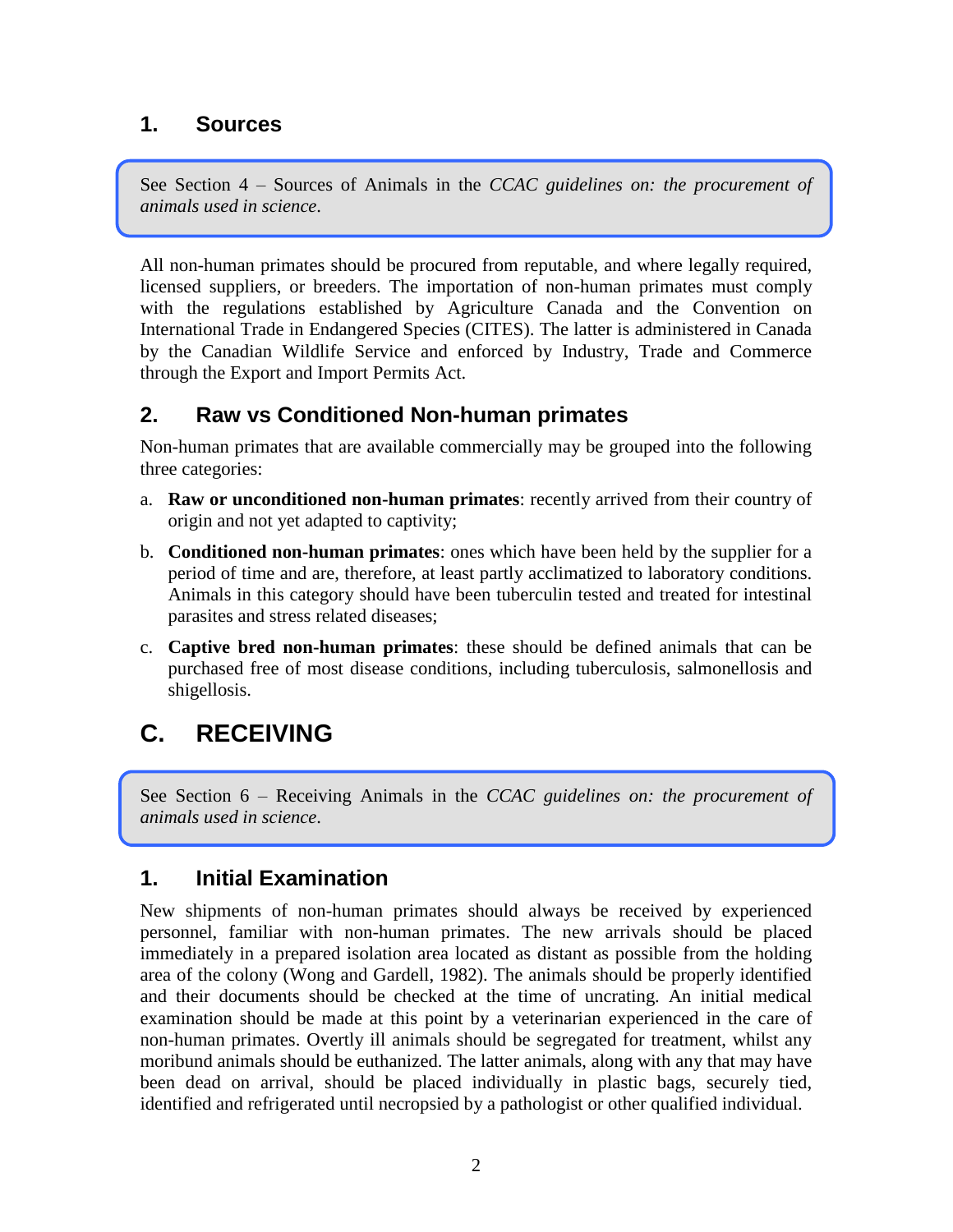The vehicle used to deliver the animals to the facility should be thoroughly cleaned and disinfected immediately after use and prior to accommodating any other animal shipments. Care must be taken to properly sanitize the shipping crates if they are to be reused; however, it is preferable to dispose of used crates by incineration.

## **2. Health Records**

It is extremely important to assure that a detailed health record is provided for each individual non-human primate. Such records should always accompany the animal and should be maintained throughout its life. This record becomes increasingly important for animals which may be transferred from one institution to another.

The health certificate of each non-human primate received from a supplier should have recorded on it all medications and vaccines given, as well as the results of any tests that have been carried out, with the dates on which each of these procedures was undertaken. Health certificates should record the date of arrival of the animal from its country of origin, or its birthdate and birthplace if domestic bred. It should also record tuberculosis tests, with certification by a veterinarian that the latest test was done within ten days of delivery to the purchaser. The test method, type and concentration of tuberculin should also be specified.

# **D. QUARANTINE**

See Section 6 – Receiving Animals in the *CCAC guidelines on: the procurement of animals used in science*.

Every non-human primate should undergo a period of quarantine which, for raw nonhuman primates, should be for a minimum of eight weeks (Wong and Gardell, 1982). However, as a general rule, conditioned and captive-bred animals from reputable laboratories may be quarantined for somewhat shorter periods of time.

The purpose of quarantine is to isolate new arrivals from other animals in the colony until it has been established that their health status is satisfactory in accordance with acceptable veterinary practices. During both quarantine and conditioning, non-human primates should be caged individually to minimize disease spread and fighting (Hunt, 1970; Committee on Non-Human Primates, 1980). This precaution is particularly applicable to rhesus monkeys (*M. mulatta*); however, it may be better to house certain species of New World monkeys and prosimians in group caging, providing the animals are all part of one shipment.

In addition to the required total separation of quarantine from regular holding areas, species should be maintained separately at all times (Hunt, 1970). Rhesus, in particular, should be isolated from other species due to their relatively high incidence of tuberculosis and specific viruses (e.g., SV40, SV5, foamy virus). During the quarantine period, as at all times, adequate provision must be made for the further isolation and treatment of animals that may become sick.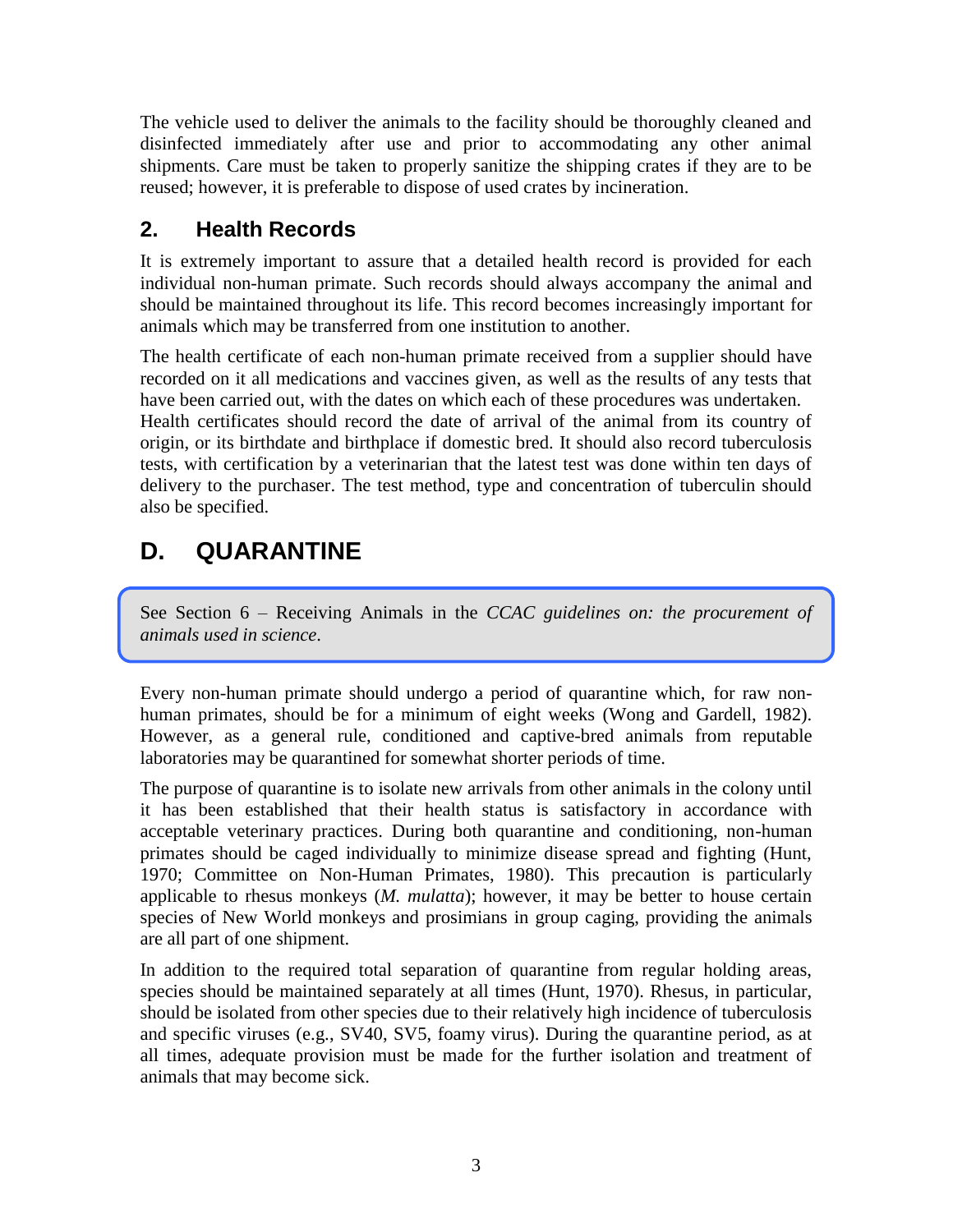# **E. CONDITIONING**

See Section 6 – Receiving Animals in the *CCAC guidelines on: the procurement of animals used in science*.

Conditioning may take place prior to, during, or following quarantine. In raw animals, these procedures are usually undertaken concurrently.

#### **1. General Objectives**

The purpose of conditioning is to prepare the animal for the use to which it is to be put and acclimatize it to its new environmental conditions.

As a general rule, raw or unconditioned non-human primates should undergo a minimum conditioning period of six weeks prior to use. Longer conditioning periods may be required depending on the nature and requirements of the research for which the animal is intended.

Non-human primates that are obtained as so-called "conditioned" animals have, by definition, undergone a preliminary period of conditioning prior to their arrival. However, they should always be held for at least an additional 14 days prior to use, in order to allow them to become accustomed to their new environment. Captive bred animals should be allowed to adjust to their new environment for a minimum of one week, but otherwise will not normally need further conditioning.

## **2. Specific Considerations**

During the conditioning period, the animal is being "acclimatized" to its new home, food, water, climate control, etc. Food and water intake should be monitored carefully. A half orange may be given daily as a dietary supplement. Abnormalities in behavior, as well as health, should be reported to the veterinarian for evaluation (Wong and Gardell, 1982). In addition, the health and well-being of both colony and staff should be safeguarded as outlined in Volume 1 of this Guide (CCAC, 1980) with special attention being given to the following steps:

- a. All non-human primates which have not been tuberculin tested should pass three consecutive negative tests at two week intervals before being transferred to a "conditioned colony".
- b. Examination for and, where indicated, treatment of internal and external parasites should be undertaken. Newly arrived animals should be allowed a reasonable period of time to adapt before being treated for the former.
- c. Many institutions administer an appropriately chosen, long acting antibiotic to newly arrived non-human primates. This is instituted as a prophylactic measure to minimize emergence of latent disease as a consequence of travel induced stress.
- d. All non-human primates must be considered as potentially infected with Herpesvirus simiae (B-virus). Serologically negative animals should not be considered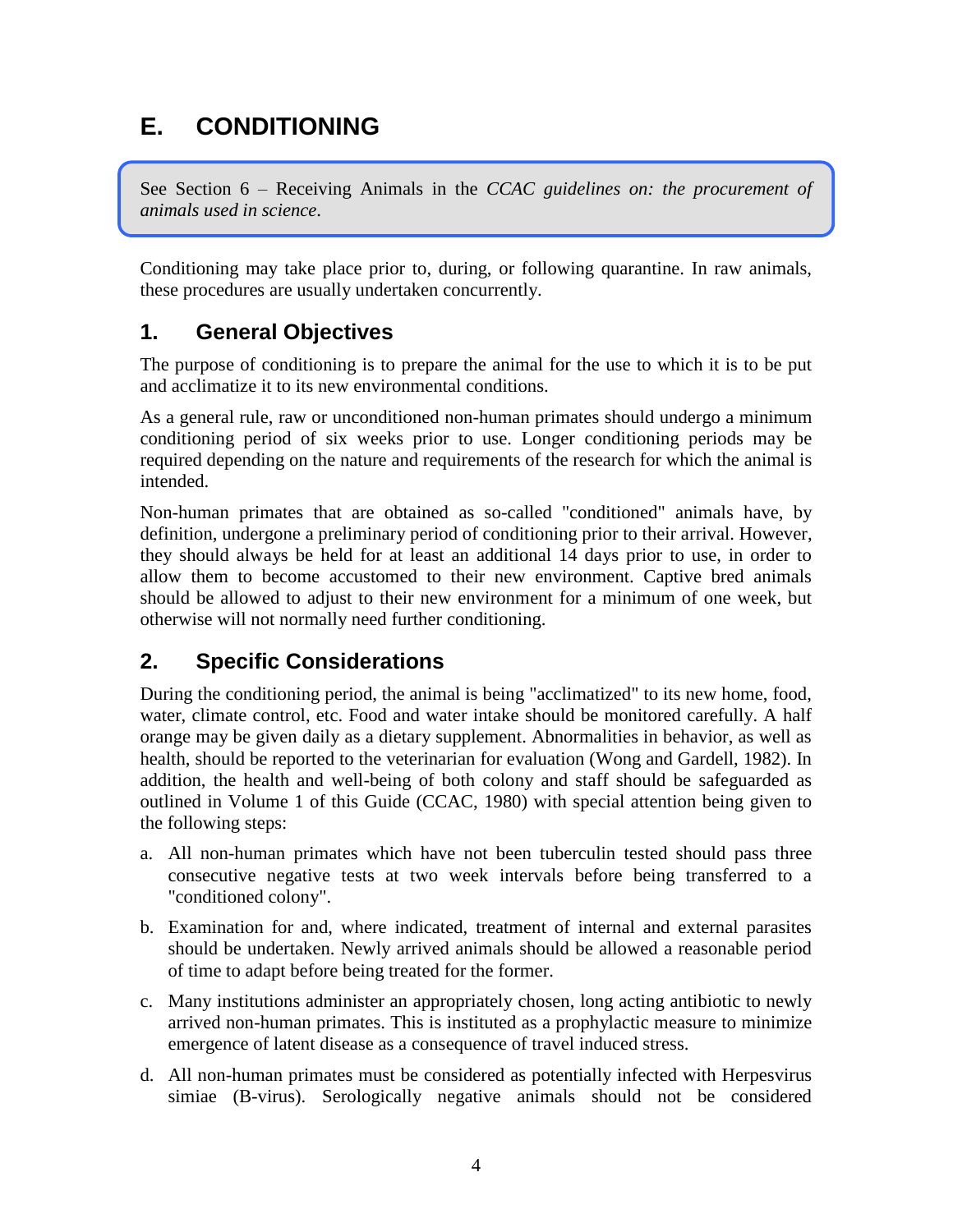unquestionably free of this virus, as it is not uncommon for animals' sera to convert to positive, especially over an extended period of time.

# **F. HOUSING**

Facilities for housing non-human primates should conform to the recommendations for small animal containment facilities in the *Containment Standards for Veterinary Facilities* published by Agriculture and Agri-Food Canada, Minister of Supply and Services Canada (1996, [http://www.inspection.gc.ca/english/sci/bio/anima/convet/](http://www.inspection.gc.ca/english/sci/bio/anima/convet/convete.shtml) [convete.shtml\)](http://www.inspection.gc.ca/english/sci/bio/anima/convet/convete.shtml).

See also Chapter VI – Social and Behavioural Requirements of Experimental Animals in the *CCAC Guide to the Care and Use of Experimental Animals*, vol. 1, 2<sup>nd</sup> ed. (1993, [http://www.ccac.ca/Documents/Standards/Guidelines/Experimental\\_Animals\\_vol1.pdf\)](http://www.ccac.ca/Documents/Standards/Guidelines/Experimental_Animals_vol1.pdf).

#### **1. General Environment**

Consideration must be given for the behavioral, emotional and social needs of laboratory non-human primates when planning their housing. Any non-human primate housed alone will probably suffer from social deprivation, the stress from which may distort processes, both physiological and behavioral (McGrew, 1980).

Lighting should be controlled so as to provide light and dark periods that mimic those of the animals' natural environment. When in doubt, 12 hours of light and 12 hours of darkness will usually be satisfactory. The fact that most prosimian species are nocturnal should be taken into account when these animals are to be housed.

Ventilation should provide a minimum of 12-15 air changes per hour. If the population density is high, consideration should be given to increasing this to 18-20 changes per hour. There should be no re-circulation, and effluent air should be incinerated, or at least passed through HEPA or charcoal filters before being discharged to the outside.

The ideal room temperature will vary with the species. Most Old World monkeys can adapt easily to a temperature of 19<sup>o</sup>C (66<sup>o</sup>F), while some species, such as baboons (*Papio anubis*) and Japanese macaques, can adapt to much lower temperatures. Most New World monkeys and prosimians should be maintained at a temperature between  $22^{\circ}$ C-26<sup>o</sup>C  $(72^{\circ}F - 79^{\circ}F)$ . To mimic wild conditions, it is desirable, where possible, to lower the environmental temperature overnight.

During the conditioning period, all non-human primates should be maintained at a temperature of between  $22^{\circ}$ C-26 $^{\circ}$ C.

Relative humidity should be maintained between 45 and 60% for most species, and must never be permitted to fall below 30%, as low humidity predisposes animals to respiratory disorders. Relative humidity should be higher than 60% for tropical New World species such as the marmoset (*Callithris* spp).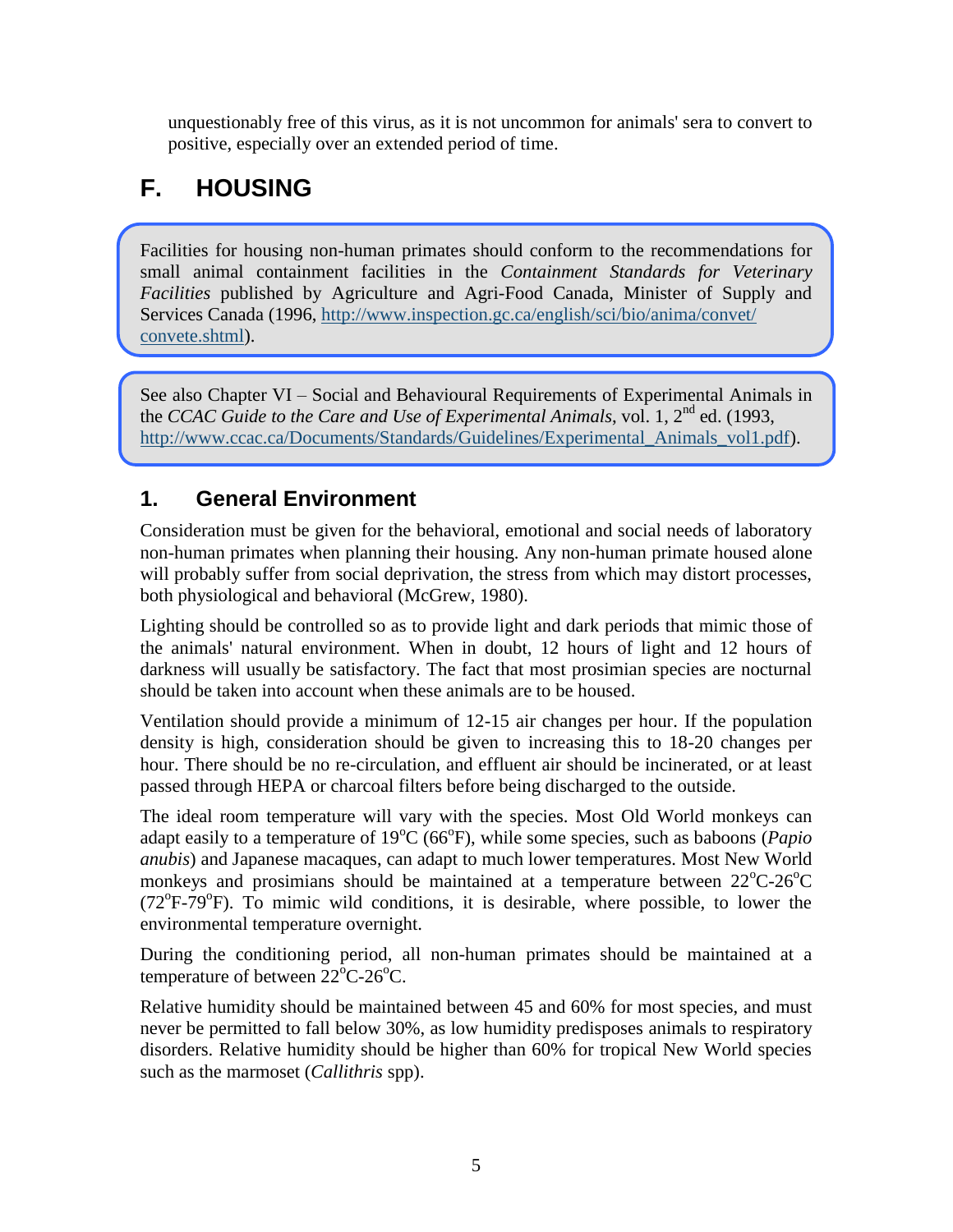#### **2. Non-Human Primate Rooms**

Non-human primates should be housed in areas and rooms as remote as possible from other animal quarters. Moreover, as noted under Quarantine, it is important that species separation be maintained in order to minimize disease transmission. In this regard, it should be noted that squirrel monkeys (*Saimiri sciureus*) are a reservoir for *Herpesvirus saimiri* which can induce fatal infection in owl monkeys (*Aotus*), marmosets and tamarins (*Saguinus* spp.) (Ablashi, Gerber and Easton, 1979).

Rooms housing non-human primates must be provided with a vestibule or other arrangement to ensure that there are always two doors between the non-human primate cage and the building corridor or the outside. All windows, ceilings, and fixtures should be provided with heavy, protective screens.

Non-human primate rooms and cages should be kept locked at all times and be accessible only to authorized persons. Signs should be posted designating the rooms as hazardous areas.

The names and telephone numbers of experienced non-human primate handlers or the person responsible for the facility should be posted in a conspicuous place in each room and throughout the holding area. These notices should include instructions to service and security personnel in the event of an emergency.

### **3. Individual Caging**

The marked variety in body conformation, postural preferences, and locomotor characteristics amongst non-human primates, calls for the careful application of professional judgment in the selection of caging. Cages must always be of sufficient size and height to provide for normal postural and behavioral adjustments.

Cages must have sufficient strength to assure that they cannot be damaged by their occupants. Cage doors should be provided with closing devices that cannot be opened by the non-human primates; padlocks with keys have proven very effective for this purpose. Direct contact between non-human primates in adjacent cages should be prevented.

With the exception of certain of the prosimians, cages for non-human primates should be equipped with wire mesh floors and a smooth surfaced shelf or perch upon which to rest or sleep. The strength of the floor must be sufficient to support the weight of the animal. The size of the mesh openings should permit the passage of feces, yet assure that arms and legs cannot be caught. The non-human primates should not be able to reach their excreta. Dropping pans should be locked in place so that the animals cannot slide them out onto the floor.

Watering devices must be such that the water cannot be contaminated with excreta. Automatic watering systems, are labour efficient and quite satisfactory. Water bottles and tubes are more commonly used in small colonies and are satisfactory if properly and regularly sanitized.

Food receptacles are not usually necessary for species with cheek pouches. However, where food dishes are used, they must be so designed and located that the food will not become soiled by excreta and so that they are not easily moved by the animals.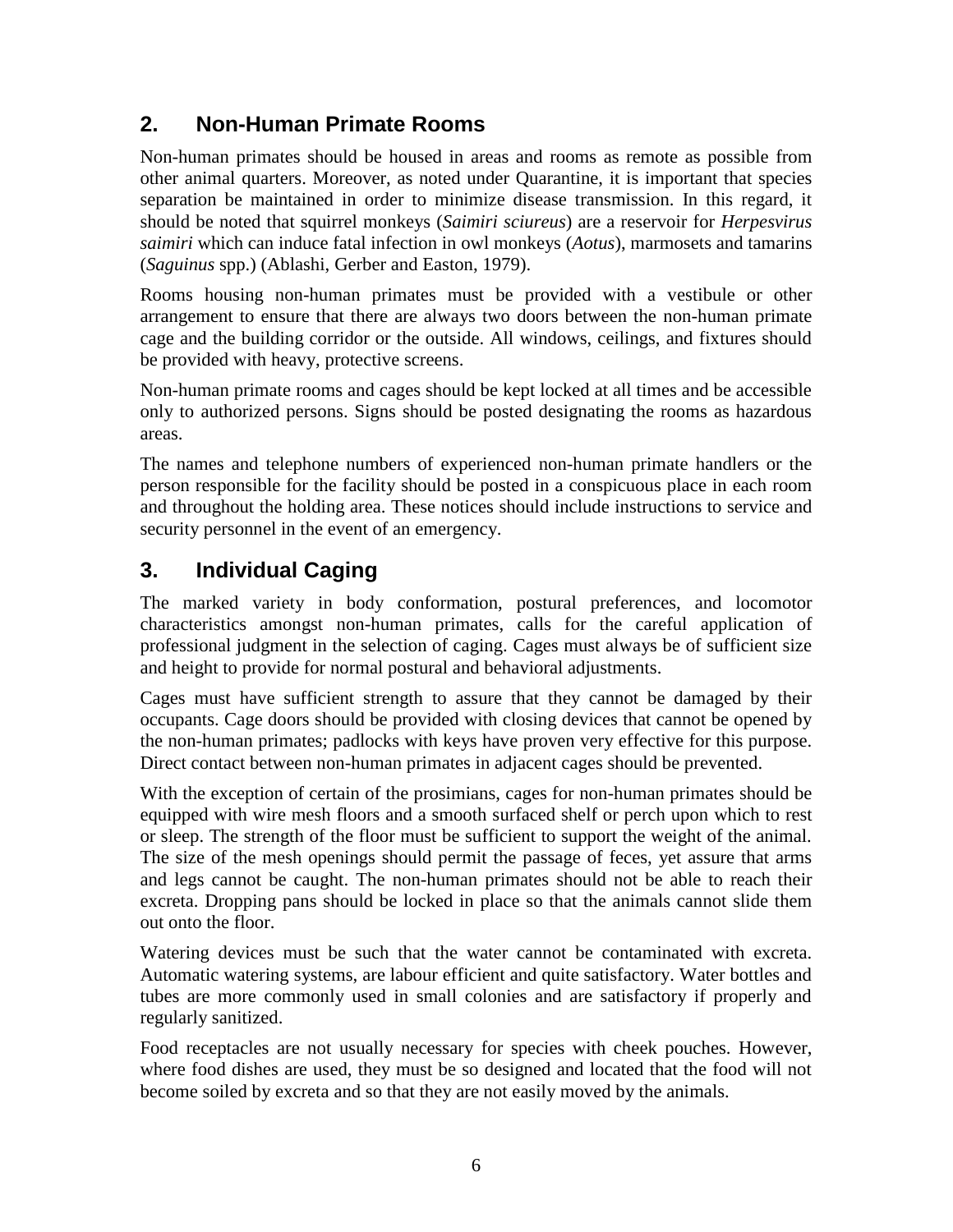Cages should be equipped with sliding or false backs (squeeze cages) permitting nonhuman primates to be compressed to the front of the cage for administration of injections, tranquilizers, medications, etc. It is desirable that cages be fitted with a sliding panel in the door to permit the easy transfer of the animal into a transport cage.

## **4. Species Requirements**

Baboons of 5-12 kg require a minimum single floor area of 0.74  $m<sup>2</sup>$  with a minimal height of 0.91 m. Animals of more than 15 kg require 1.39  $m^2$  and 1.22 m. Group housed animals require  $2.8 \text{ m}^2$  per occupant.

Macaques of less than 7 kg require a single floor area of 0.4  $m^2$  and height of 0.9  $m^2$ . Animals of more than 15 kg require a single floor area of 0.75  $m<sup>2</sup>$  and height of 1.2 m. Group housing should provide  $2-3$  m<sup>2</sup> with perches (CCAC, 1980).

Smaller animals of less than 1 kg such as tamarins, tupaias and infants of various species require a minimum floor area per animal of 0.15  $m^2$  and minimum height of 0.51 m.

Cebus and similar species weighing less than  $3 \text{ kg}$  require  $0.3 \text{ m}^2$  minimum floor area per animal, and minimum height of 0.76 m. Great apes and brachiating species require a minimum floor area per animal of 2.32  $m^2$  and a minimum height of 2.2 m (Committee on Non-Human Primates, 1980).

The minimum heights noted refer to the height from resting board to cage top. The minimal cage height for brachiating species such as gibbons, spider and woolly monkeys should be such that the animal can swing from the cage ceiling without having its feet touch the floor of the cage when fully extended. Resting perches and nesting boxes, and escape barriers necessary for the well-being of the particular animals, should also be provided (Committee on Non-Human Primates, 1980).

Numerous commercial non-human primate cages which meet all the existing requirements for the housing of the common laboratory species are available. There are also many commercial cages especially designed to accommodate specific sampling procedures and research (e.g., convertible cage/chair, etc.).

## **5. Group Caging**

If non-human primates are housed in group pens, only compatible animals should be kept together.

The caging requirements for New World monkeys with prehensile tails are somewhat different from those of the tail-less or non-prehensile tailed non-human primates. The former animal hangs by its tail and extends its arms to cover an area almost four times the length of its body (McGrew, 1980). Group or gang housing of these species is most practical and desirable.

Group caging of non-human primates is an economic alternative to single caging that should be exploited when appropriate, and may be necessary or desirable once the animals have completed quarantine. Care must be exercised in gang caging some species, especially adult macaques, as fighting often occurs among animals that have not been housed together from infancy (Committee on Non-Human Primates, 1980). The provision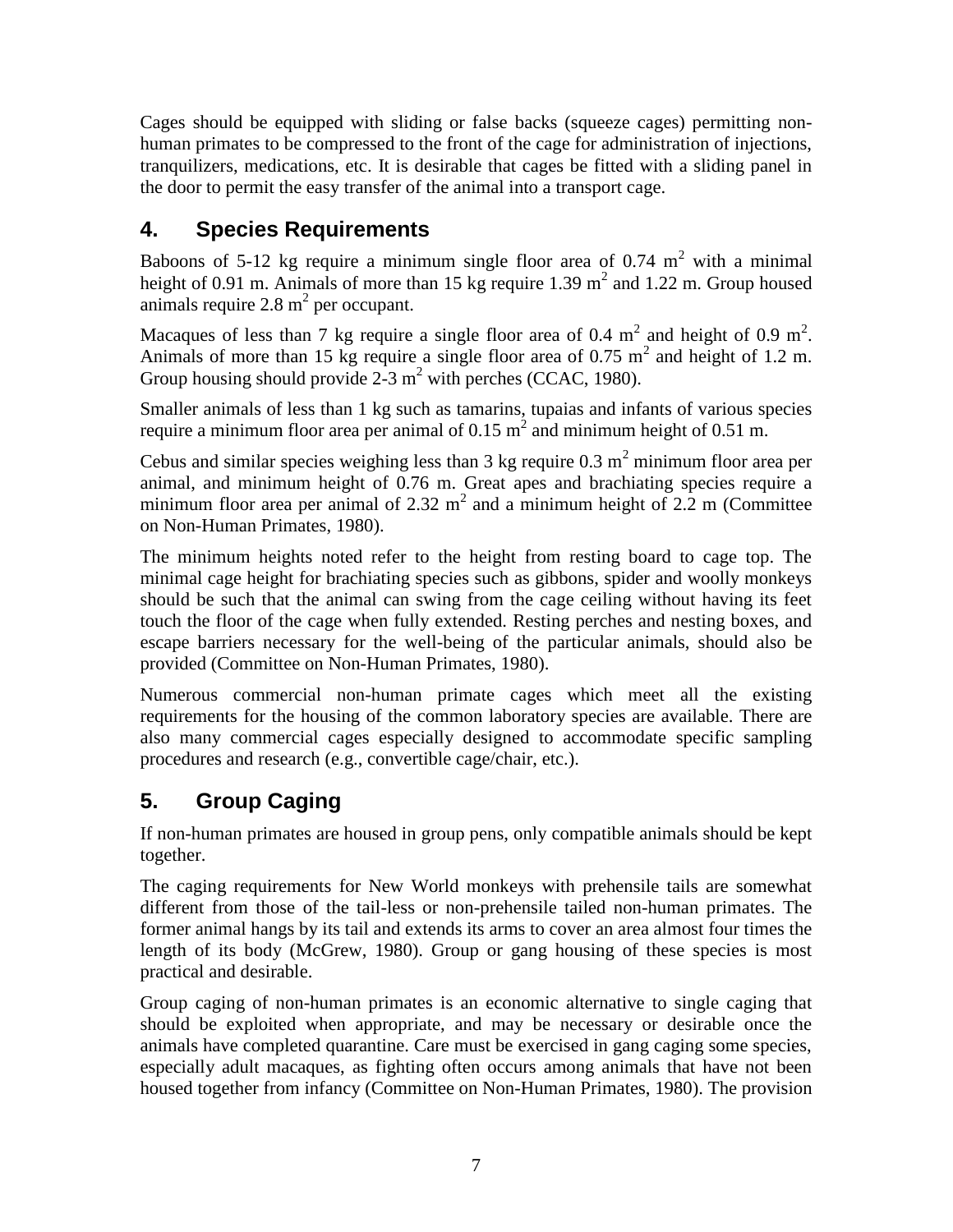of deep woodchip litter, particularly with food added, reportedly reduced aggressive behavior in eight different non-human primate species (Chamove, Anderson, Morgan-Jones *et al.* 1982). When utilizing group cages, it is important that factors such as the population dynamics of the species, male-female ratios, dominance and social behavioral patterns be taken into consideration. Perches and/or swings of varying heights should be provided within gang or group cages and also, as previously noted, where possible within individual cages. Similar precautions to prevent contamination of water and feed should be practiced as in individual caging.

Some space requirements for group housing were given under species requirements above.

# **G. NUTRITION**

Please refer to the *Nutrient Requirements of Nonhuman Primates, 2nd ed.* (National Research Council, 2003; [http://www.nap.edu/catalog.php?record\\_id=9826\)](http://www.nap.edu/catalog.php?record_id=9826).

Most non-human primates used in biomedical research can adapt to a wide variety of laboratory diets; however, careful planning should go into the preparation and feeding of the daily dietary requirements. Raw or recently imported, unconditioned non-human primates, will invariably be under-nourished. Protein and vitamin deficiencies can be expected to be common in these classes of animals.

Most commercial non-human primate chows are satisfactory, although special formulae may be required by marmosets and tamarins. Portions of fresh fruits and raw vegetables may be given at regular and frequent intervals. It is important to remember that, in the wild, non-human primates are omnivores and eat a variety of foodstuffs. Variety is particularly important for non-human primates on long-term studies; however, abrupt dietary changes should be avoided as these often lead to enteric upsets. The mortality during quarantine of wild caught rhesus monkeys is reported to be significantly reduced when an open formula diet with a 7% crude fibre content is fed (Morin, 1980).

It is most important that all non-human primates receive supplementary Vitamin C and that all New World monkeys receive a supplement of Vitamin D3 as well.

Non-human primates have a tendency to waste food; consequently, it is best to feed them small portions two or three times each day. When non-human primates refuse to eat, they can often be tempted with a variety of foods, such as fresh fruit or peanuts. Concentrated, high caloric feed or Vitamin B complex injections are useful in treating anorexic animals.

Foods which contribute to increased dental caries should be avoided. This condition can be a problem in species maintained on chow.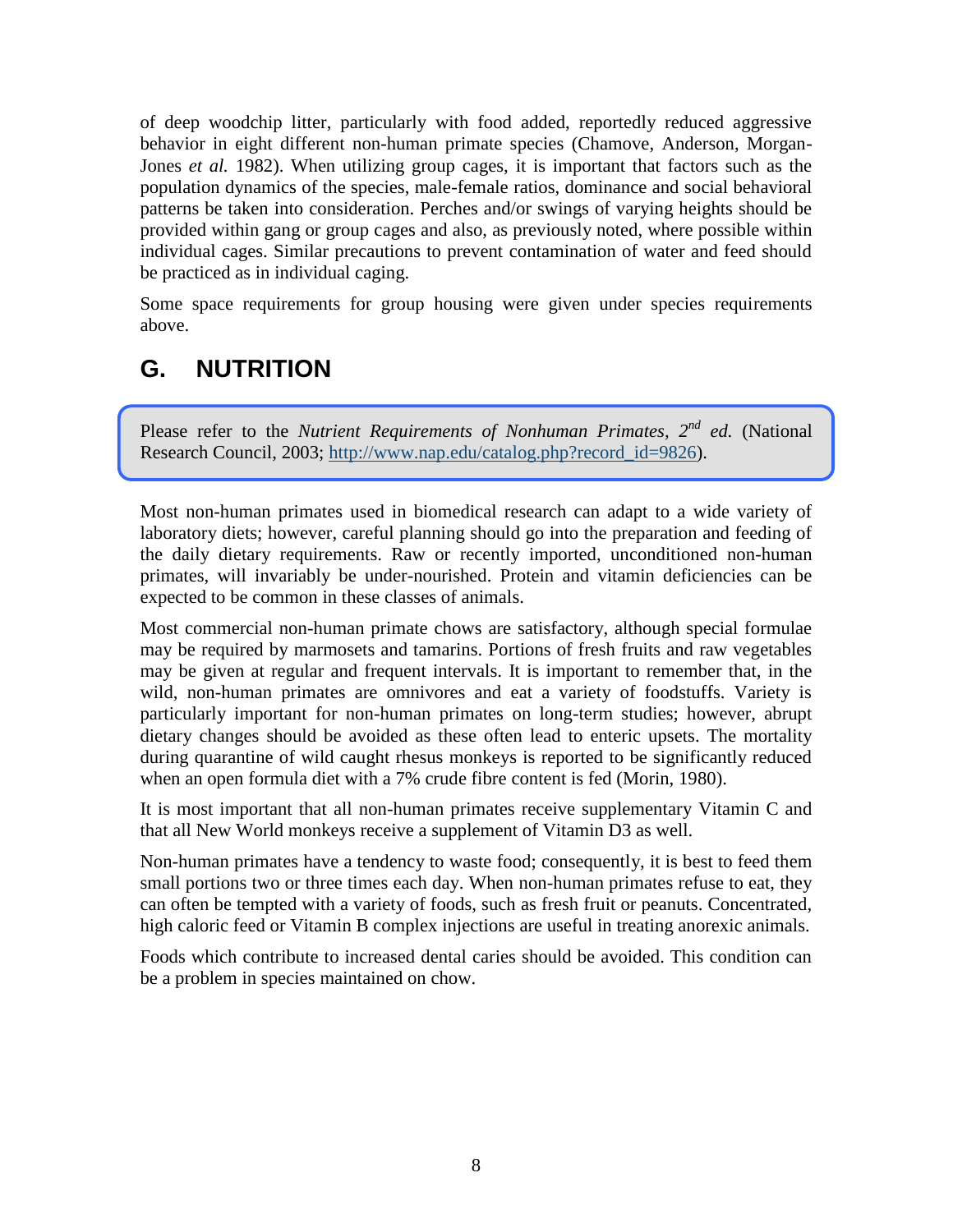# **H. BREEDING**

### **1. General Considerations**

Non-human primate breeding programs should only be undertaken in those institutions with proper facilities specifically designed for breeding purposes and with competent, experienced attendants and handlers.

## **2. Systems**

The three main types of breeding arrangement in general use in the breeding of nonhuman primates, are briefly described below. The particular breeding program that is adopted will be dependent upon the species to be bred, the facilities that are available, and, particularly, upon investigator preference and experience. For example, it is generally felt that baboons breed more satisfactorily under group or harem conditions, while cage breeding of macaques is considered by many, but by no means all, to be the system of choice.

a. **The Free Ranging System**: This is commonly practiced in breeding programs in zoos and safari park compounds. Animals should be accommodated at a ratio of one male to six females, except for monogamous species such as marmosets and gibbons where a one to one ratio should be maintained. Often, the actual breeding performance within a compound will be found to be more in the ratio of one male to 20 females. Nevertheless, it has been shown that the additional males are needed to stimulate the dominant male.

Advantages of the free ranging program are a more efficient utilization of space, less labour and the provision of continuous exercise for the animals. Care must be taken to adhere to the normal social organization found in the wild, particularly if the offspring are themselves to be retained as breeding stock. The disadvantages of the system include greatly increased risk of injury to the young and reduced accessibility. The latter enhances the problem of maintaining a close check on individuals, thus increasing the difficulty of detecting illnesses.

- **b. The Harem System**: This is a modified free ranging system which, again, usually involves one male to approximately six females. These animals are housed together within a small compound which, besides being more labour efficient, allows for the effective utilization of maternity caging. Its disadvantages include the difficulty in determining the conception date and thus parturition date, and the fact that the individual animal is not readily available for clinical evaluation. It is not necessarily the most efficient breeding system, as estrous females will not always be bred at the desired time. Prolonged menstrual cycles and weaning periods are, however, not reported to occur under harem conditions.
- **c. Caged Breeding**: Although labour intensive, this may be the system of choice, particularly for the smaller facility. In this system, females are individually caged, or perhaps caged in small groups away from, but in plain sight of, the male. The female is reintroduced to the male each estrus until pregnancy occurs. The advantages of this system lie in the precision of the breeding program and the better individual records that it facilitates. Individuals are readily available for clinical evaluation and it is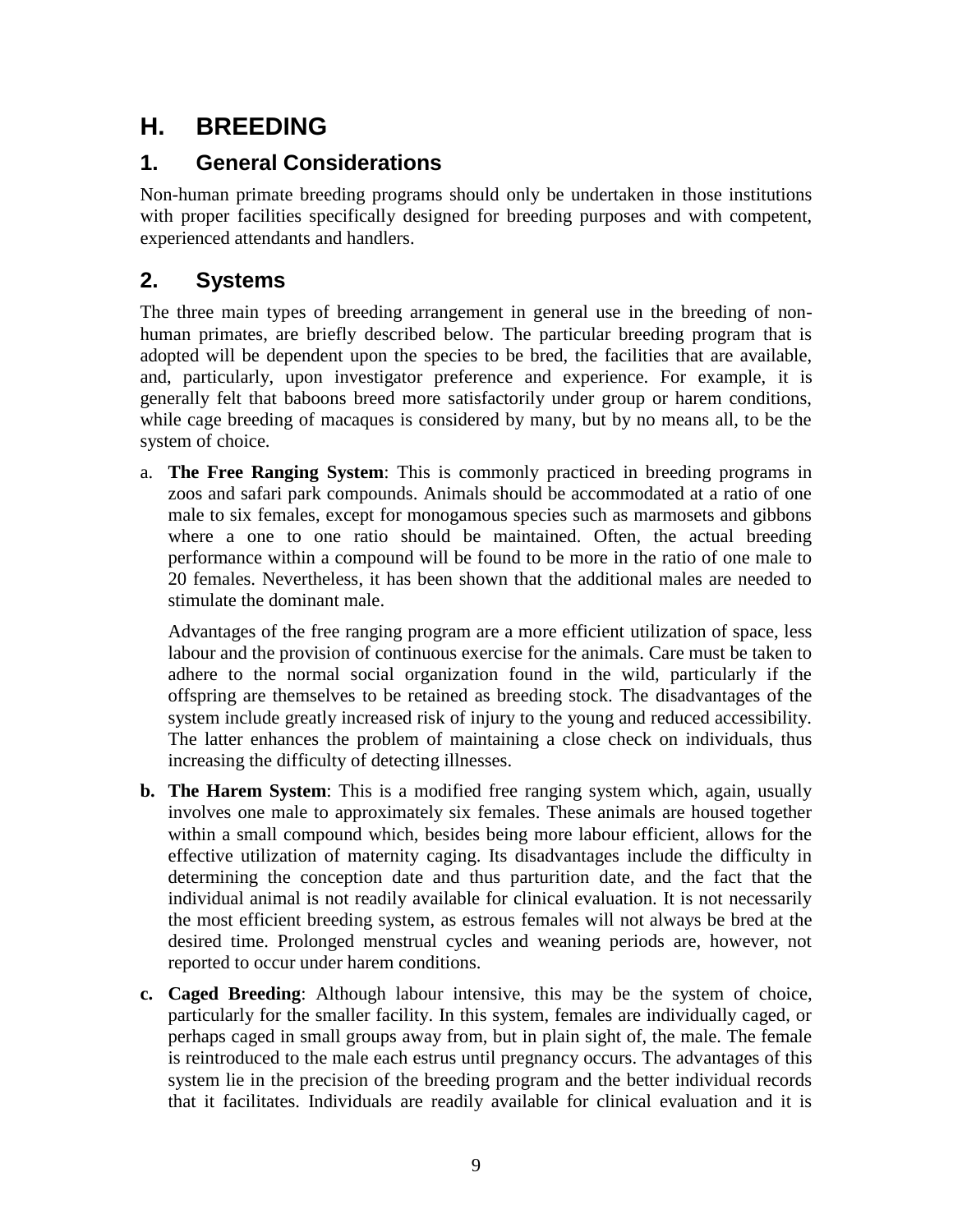possible to more readily identify non breeders and thus eliminate them from the breeding program. Its disadvantages are those of increased labour and considerably greater capital outlay requirements for caging.

Females not accepted by the male may be in some danger from him in the confinement of a cage; consequently close observation is important and may be critical.

#### **3. Parturition**

With many of the non-human primate species there are few or no signs to the onset of labour. Parturition is most frequently nocturnal. Depending on the breeding system employed, the pregnant female may be placed in a maternity cage, although she may also be left to give birth within the harem or compound without undue risk.

Offspring are either raised by their mother or in specially equipped nurseries. Under harem and free ranging conditions, the problem of kidnapping of infants from subservient females by old, dominant, but dry, females may be encountered as a source of infant mortality.

While rhesus and cynomolgus usually refuse to accept their infants after caesarian delivery, it has been indicated that smearing the infant with the mother's vaginal secretions at the conclusion of the operative procedure results in acceptance (Lundbland and Hodgen, 1980).

# **I. HANDLING AND RESTRAINT**

Please refer to the *The Laboratory Biosafety Guidelines:* 3<sup>*rd</sup> ed.* published by The Public</sup> Health Agency of Canada. See Section 7.1.2 – Non-human Primates (2004, [http://www.phac-aspc.gc.ca/publicat/lbg-ldmbl-04/ch7-eng.php#jmp-lan712\)](http://www.phac-aspc.gc.ca/publicat/lbg-ldmbl-04/ch7-eng.php#jmp-lan712).

#### **1. General Precautions**

 $\overline{a}$ 

One should never underestimate the dangers posed by the strength, tenacity, and viciousness of the non-human primate. These animals are, at best, unpredictable in their reaction in handling, particularly by inexperienced attendants. In addition to the zoonotic implications associated with non-human primate induced injuries, their long canine teeth and powerful jaws can inflict serious and painful lacerations.

Whenever possible, non-human primates should be immobilized before handling. If tranquillization is not possible, special protective gloves must be worn. Two types of protective gloves are available commercially: a special high gauntlet leather catching glove with a false first finger<sup>1</sup>; and a high gauntlet chain mail glove<sup>2</sup> worn under soft, high leather gloves<sup>3</sup>.

<sup>1</sup> Primates Imports Inc., 34 Munson St, Port Washington, Long Island NY 11050, USA.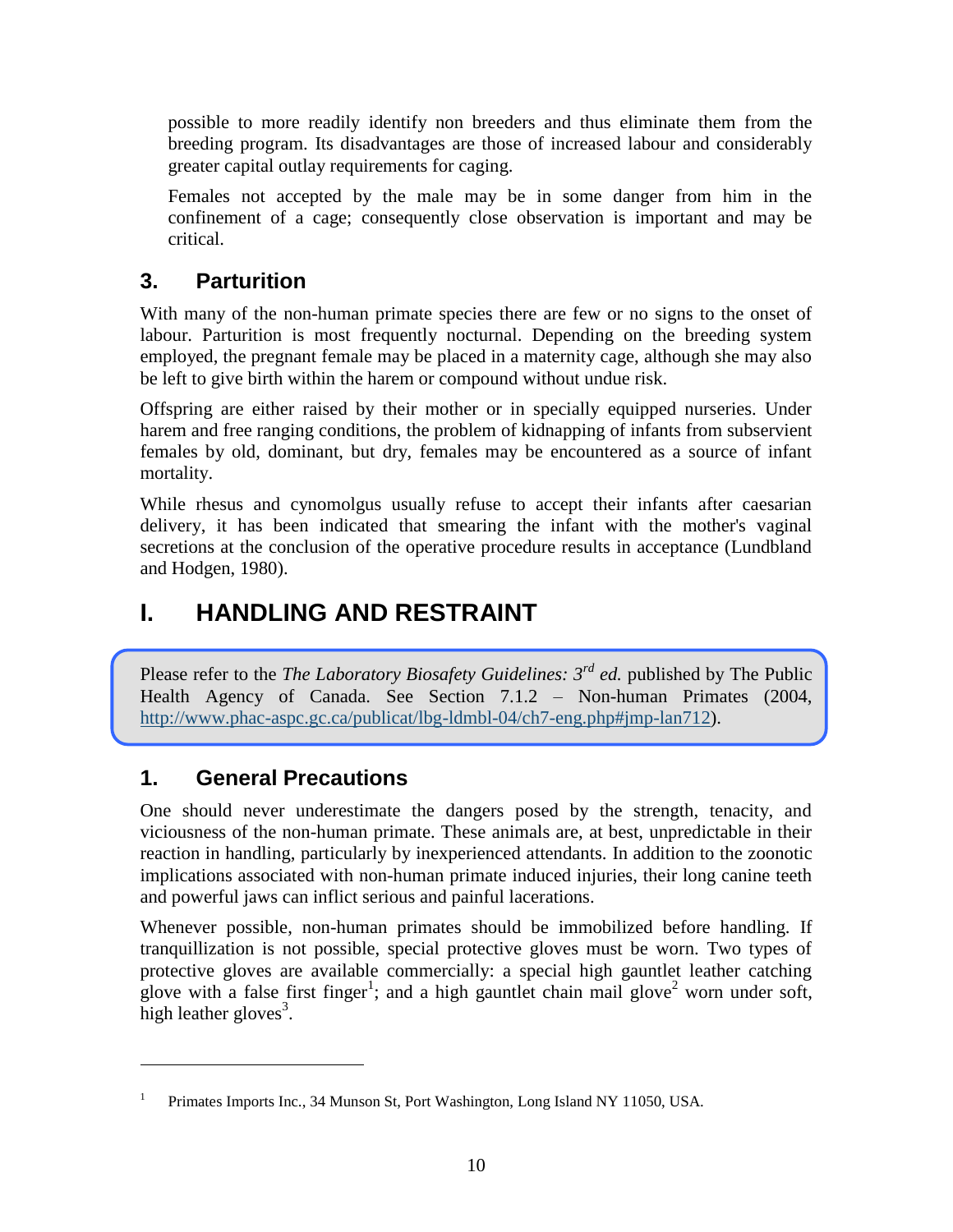A fibre glass padded device to protect the forearm is also available<sup>3</sup>.

#### **2. Capture and Removal**

Non-human primate cages should be equipped with a squeeze mechanism to facilitate the injection of immobilizing or tranquillizing agents into the animal prior to its removal from the cage.

A scissor mesh net is an alternative method of restraining individually caged, untranquillized non-human primates.

A "butterfly" net is sometimes used to capture and restrain non-human primates from a group cage. Netting in this way is a frightening experience for most animals which tends to exhaust them and may result in injury. It is preferable to entice such group animals into a small catching cage with a squeeze back, from which they may be tranquillized or otherwise readily restrained.

In many cases, transfer cages may be used. The animal voluntarily enters this cage, which is generally smaller and from which it may be more readily restrained manually.

### **3. Immobilization and Handling**

The smaller non-human primate should be grasped by its forearms above the elbow, with the arms held behind its back and with its legs extended. This will completely immobilize the animal and put it in such a position that it is impossible for it to bite the holder. Care must be taken not to fracture arms and legs when removing the animal from its cage. Nutritional bone disease is not uncommon in newly imported animals, and the long bones in animals so afflicted may fracture quite readily and unexpectedly.

Chemical immobilization is generally advisable when larger non-human primates are to be removed from their cages. Suitable tranquillizing and immobilizing agents and analgesics are listed in Volume 1 of this guide (CCAC, 1980). Extreme caution is advised, however, when using these agents on overtly ill, weak, or debilitated animals.

The commonly-used dissociative anesthetic, ketamine hydrochloride, affects or alters the hemogram of rhesus is affected, compared with that of comparable non-human primates under physical restraint (Loomis, Henrickson and Anderson, 1980). Recent studies also note that diazepam used in conjunction with ketamine in baboons, suppressed or eliminated the epileptoid movements characteristic of anesthesia with ketamine alone (Woolfson, Foran and Freedman et al. 1980).

Precautions in handling are particularly pertinent to wild caught non-human primates, as these animals fear humans and will often be carriers of disease. On the other hand, animals raised in captivity often become "trained" to capture, restraint, and having

 $\overline{a}$ 

<sup>&</sup>lt;sup>2</sup> Whiting and Davis, Pakinsville MA, USA.

<sup>3</sup> Safety Supply Canada, 214 King St E., Toronto ON, Canada.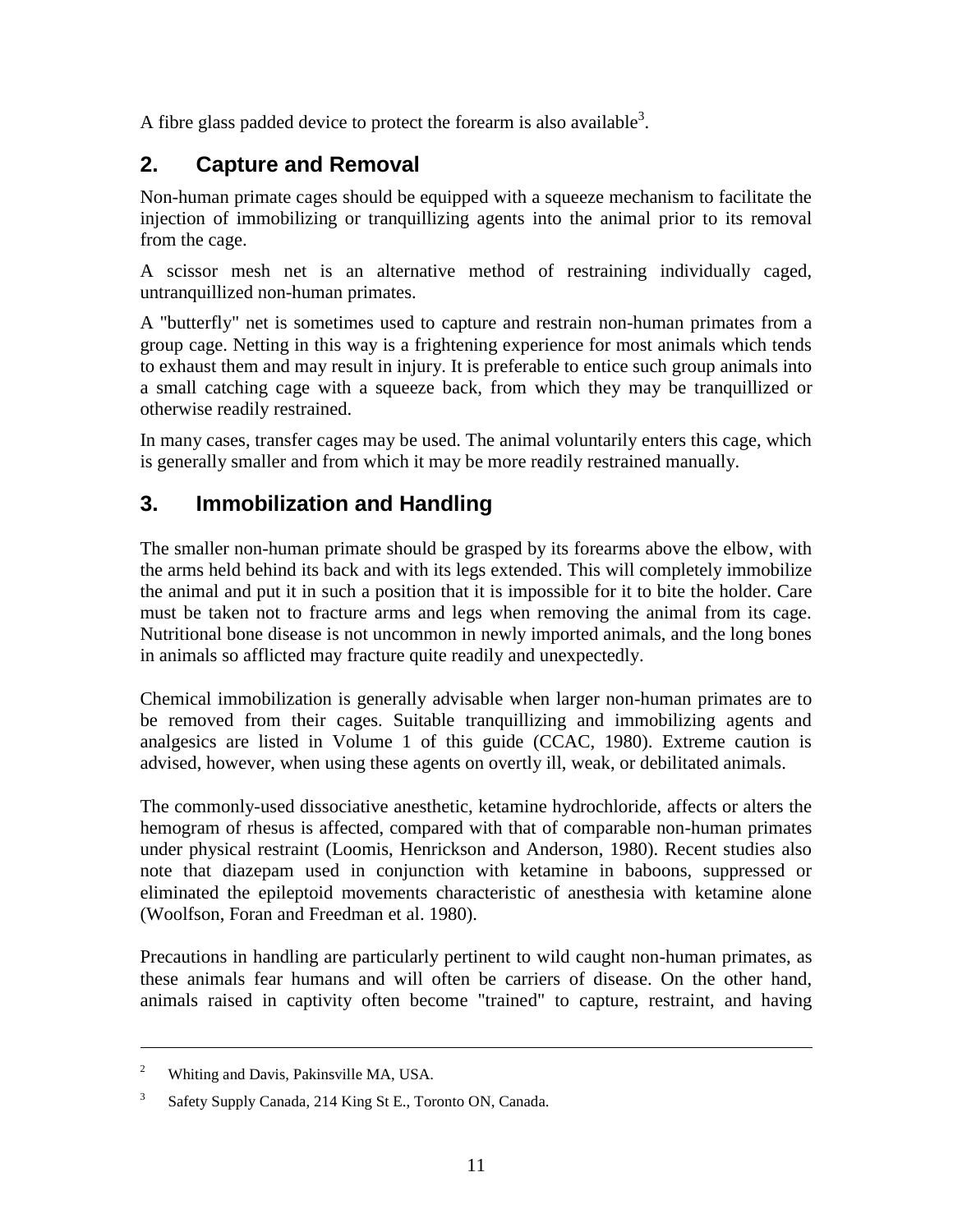samples taken. It is tempting, to ignore many of the recommended precautions such as use of gloves and proper restraint. This is most inadvisable, and due caution should always be exercised, regardless of the apparent tameness of the animal. The non-human primate that has lost its fear of humans is, nonetheless, potentially just as dangerous and unpredictable as a wild caught animal.

# **J. ANESTHESIA**

Please see Chapter XI – Anesthesia in the *CCAC Guide to the Care and Use of Experimental Animals*, vol. 1, 2<sup>nd</sup> ed. (1993), [http://www.ccac.ca/Documents/Standards/](http://www.ccac.ca/Documents/Standards/%0bGuidelines/Experimental_Animals_vol1.pdf) [Guidelines/Experimental\\_Animals\\_vol1.pdf,](http://www.ccac.ca/Documents/Standards/%0bGuidelines/Experimental_Animals_vol1.pdf) and the *CCAC training module on: anesthesia* (2003), [http://www.ccac.ca/en/education/niaut/vivaria/anaesthesia.](http://www.ccac.ca/en/education/niaut/vivaria/anaesthesia)

#### **1. Preanesthetic Management and Medication**

Small species of non-human primates such as squirrel monkeys and marmosets should be fasted six to 12 hours prior to anesthesia. Medium size and larger species should be fasted for a minimum of 24 hours. Water should be available at all times before anesthesia. Providing that it is practical to physically restrain the animal, a hematology and biochemistry profile should be performed before major surgery is undertaken.

Chemical restraint is best achieved and preanesthetic therapy is facilitated by injecting ketamine hydrochloride at a dose level from 5-25 mg/kg i.m. (to a maximum of 40 mg/kg if further increments are needed). Atropine sulfate at 0.05 mg/kg s.c. or i.m. may then be administered to help to reduce secretions from the respiratory tract and salivary glands and to counteract vagal stimulation of the cardiovascular and respiratory systems.

The steroid combination of alphaxolone-alphadolone at a dose of 12-18 mg/kg i.m. is a very valuable agent for use on marmosets, squirrel and cynomolgus monkeys as well as many other species. At the above dose, this agent produces a light surgical anesthesia which can be enhanced and prolonged by drip administration of a volatile anesthetic to effect. Other neuroleptanalgesic combinations that have also been used for these purposes on non-human primates are fentanyl-droperidol, pethidine-xylazine, and ketaminexylazine (Green, 1979; Soma, 1971).

## **2. Surgical Anesthesia**

During surgical anesthesia, it is mandatory that vital signs be monitored throughout the entire procedure. To this end, it is important that the anesthetist be fully familiar with the biological data for the species utilized. An intravenous infusion of Ringer's lactate or dextrose-saline solution delivered via drip at a rate of 15 mg/kg/hr should be given to maintain the fluid balance. Heat conservation must be assured by maintaining the animal on a heating pad.

The surgical plane of anesthesia can be reached by using an injectable agent such as a barbiturate, or a sedative-analgesic and an inhalation gas mixture. The most commonly used injectable anesthetics are pentobarbital sodium at a dose of 25-35 mg/kg i.v. and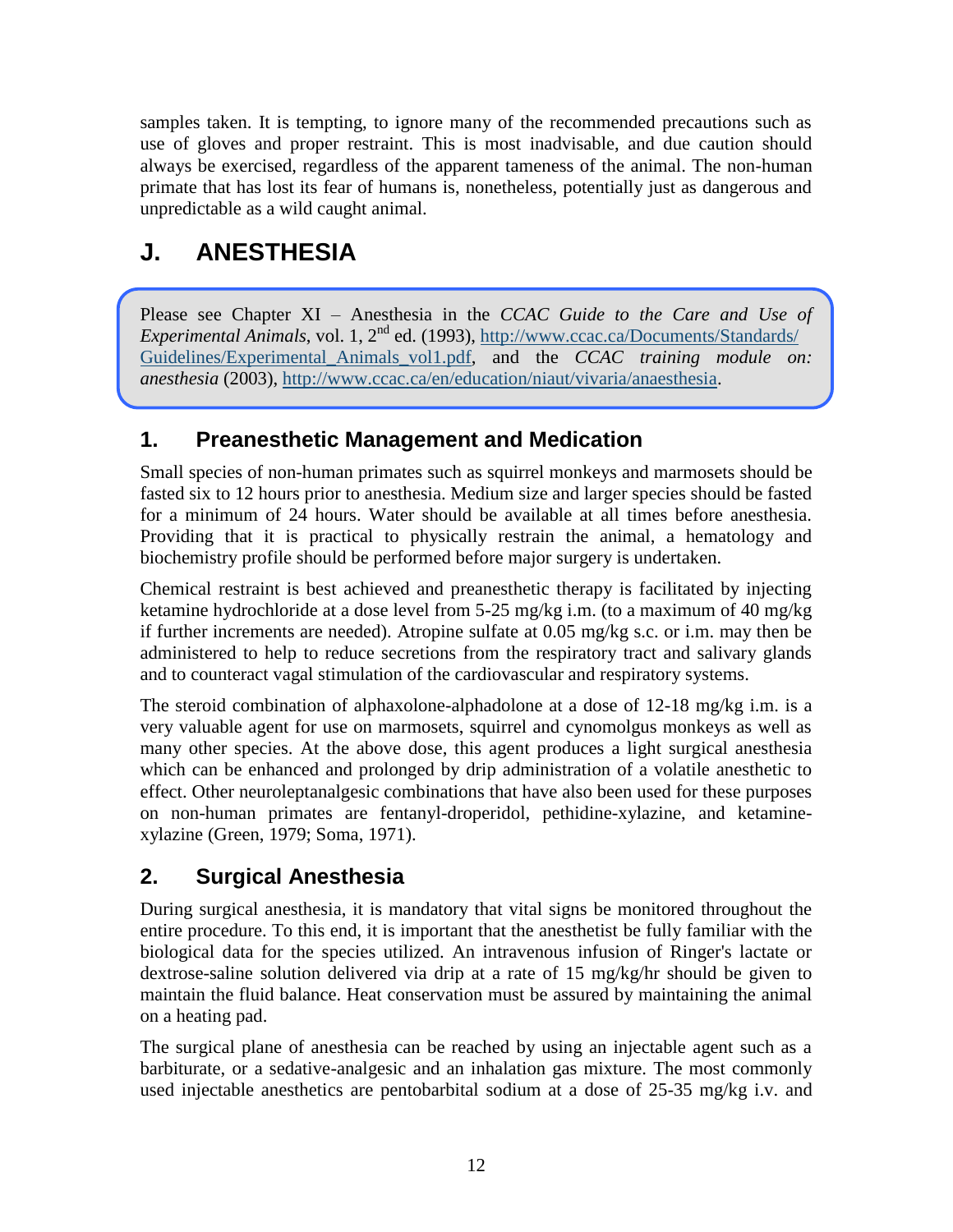thiopental at a dose of 25 mg/kg i.v. Use of the intraperitoneal route is strongly discouraged, as anesthesia following delivery by this route is not as predictable or readily controllable as when administered i.v. Access to a vein, even in the smaller species of non-human primates, for i.v. injection is easy to achieve.

Inhalation anesthesia is best achieved following endotracheal intubation. The latter procedure does not pose any major problem in the average size non-human primate if an appropriate preanesthetic agent has been used.  $N_2O:O_2$  (one to one) and 0.5-1% halothane or methoxyflurane may then be administered using an anesthetic machine to ensure a proper level of anesthesia.

#### **3. Post-Operative Care**

The endotracheal tube and intravenous catheter should be removed as soon as the animal regains its reflexes. The animal should be allowed to recover in a warm, quiet, well ventilated environment. The recovery area should be readily accessible for observation and suitably equipped for emergency therapy. Observation at frequent intervals will minimize post-surgical complications. Proper analgesics and supportive medicines should be utilized when deemed necessary.

# **K. SPECIAL CONSIDERATIONS**

Please see Chapter – Social and Behavioural Requirements of Experimental Animals in the *CCAC Guide to the Care and Use of Experimental Animals*, vol. 1, 2<sup>nd</sup> ed. (1993, http://www.ccac.ca/Documents/Standards/Guidelines/Experimental Animals vol1.pdf).

#### **1. Boredom**

Captive non-human primates kept in bare cages without access to a continually changing array of manipulatable objects will rapidly come to suffer from sensory, motor, and intellectual deprivation. Lack of variation in the diet (e.g., one consisting largely or entirely of artificial biscuits), will compound these problems. Non-human primates, no less than humans, suffer pathogenic boredom, which may be expressed in such signs as depilation, coprophagy, and self-mutilation (McGrew, 1980).

The beneficial effects of deep-litter substrates, seeded with small cereal grain, mealy worms or fruit, in counteracting boredom has been clearly demonstrated. This is a simple, efficient and economical technique for providing opportunities to forage in group housed non-human primates (Chamove, Anderson, Morgan-Jones *et al.* 1982; Chamove and Anderson, 1979).

The provision of television has a salutary effect on boredom for the closely housed nonhuman primate and its use is particularly recommended where the practice of chronic restraint is essential to the experimental protocol.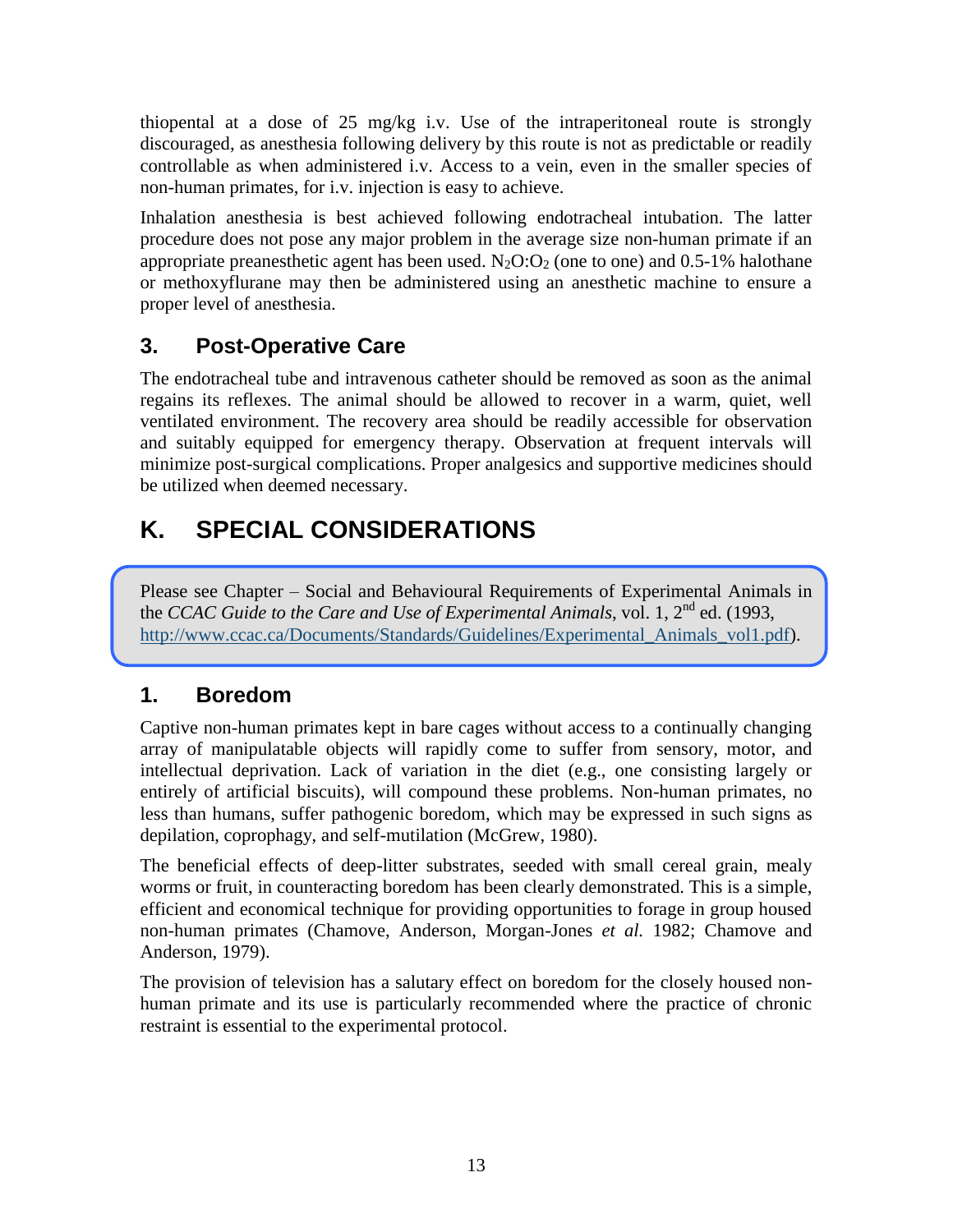#### **2. Euthanasia**

The information previously presented in this section will be superceded by the *CCAC guidelines on: euthanasia of animals used in science* (in prep.). This guidelines document is based on recommendations made by the International Council for Laboratory Animal Science (ICLAS) Working Group on Harmonization (Demers et al., 2006. Harmonization of animal care and use guidance. *Science* 312:700-701) and the two international reference documents on euthanasia recommended by ICLAS: the *AVMA Guidelines on Euthanasia 2007* [\(http://www.avma.org/issues/animal\\_welfare/euthanasia.pdf\)](http://www.avma.org/issues/animal_welfare/euthanasia.pdf); and the *Recommendations for euthanasia of experimental animals* Part 1 (1996; [http://www.justitsministeriet.dk/fileadmin/downloads/dyreforsoegstilsynet/reco1.pdf\)](http://www.justitsministeriet.dk/fileadmin/downloads/dyreforsoegstilsynet/reco1.pdf) and Part 2 (1997; [http://www.justitsministeriet.dk/fileadmin/downloads/dyreforsoegstilsynet/reco2.pdf\)](http://www.justitsministeriet.dk/fileadmin/downloads/dyreforsoegstilsynet/reco2.pdf).

# **L. PERSONNEL SAFETY**

Please refer to the *The Laboratory Biosafety Guidelines: 3rd edition* published by The Public Health Agency of Canada. See Section 7.1.2 – Non-human Primates (2004, [http://www.phac-aspc.gc.ca/publicat/lbg-ldmbl-04/ch7-eng.php#jmp-lan712\)](http://www.phac-aspc.gc.ca/publicat/lbg-ldmbl-04/ch7-eng.php#jmp-lan712).

See also the *Occupational Health and Safety in the Care and Use of Non-human Primates*, published by the National Research Council (2003, [http://www.nap.edu/](http://www.nap.edu/catalog.php?record_id=10713) [catalog.php?record\\_id=10713\)](http://www.nap.edu/catalog.php?record_id=10713).

See also Appendix VII – Zoonoses—Experimental Animals to Man in the *CCAC Guide to the Care and Use of Experimental Animals*, vol. 1, 2nd ed. (1993, [http://www.ccac.ca/](http://www.ccac.ca/%0bDocuments/Standards/Guidelines/Experimental_Animals_vol1.pdf) [Documents/Standards/Guidelines/Experimental\\_Animals\\_vol1.pdf\)](http://www.ccac.ca/%0bDocuments/Standards/Guidelines/Experimental_Animals_vol1.pdf).

#### **1. Precautions and Procedures**

Because of their relatively high levels of intelligence, strength, dexterity, and the special health problems that they pose, non-human primates should only be handled by dependable and properly trained (experienced) personnel.

The hazards posed to personnel by the various non-human primate zoonoses cannot be over-emphasized (Hubbert, McCulloch and Schnurrenberger, 1975; Mayr, 1980). Because of the potential danger to animal handlers and researchers, as well as to the animal themselves, the following safety precautions must always be observed when working with non-human primates:

a. One must assume that every non-human primate is carrying a disease which is transmissible to humans.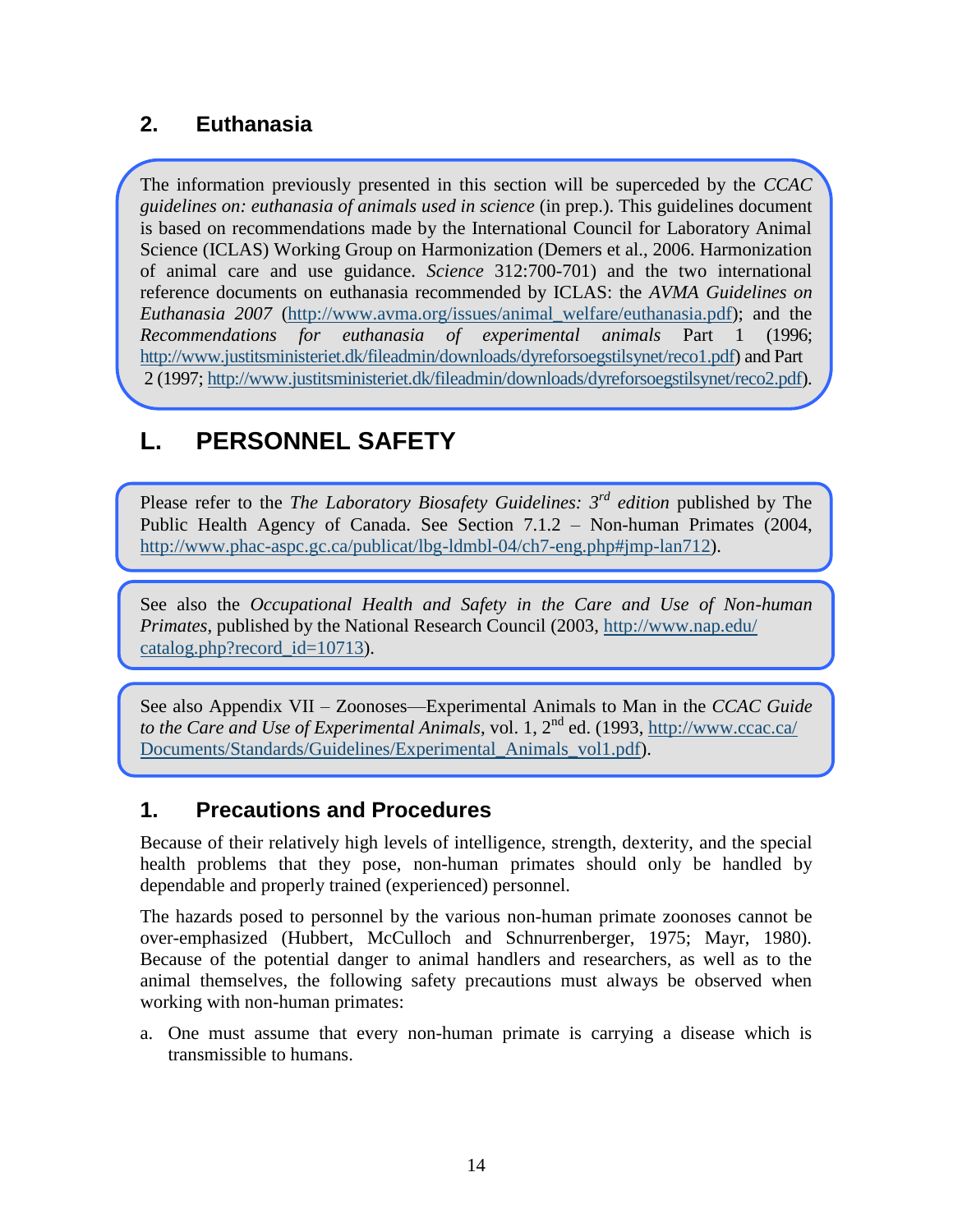- b. Protective gloves should be worn at all times and at no time should a non-human primate, or anything that has been in direct contact with non-human primates, be touched with bare hands.
- c. Protective clothing should be worn at all times and should include a surgical quality face mask, coveralls or operating gown, boot or shoe covers and a surgical cap or other hair protection. Because of the prevalence of enteric diseases, it is not uncommon for one to be sprayed on the face and hands with feces or urine when attempting to restrain a non-human primate so afflicted.
- d. It is important that provision be made for removal of protective clothing and hand washing immediately upon leaving a non-human primate room. Such facilities should be used diligently.
- e. Smoking and the consumption of food or drink should not be allowed in the nonhuman primate areas.
- f. All sores, cuts or other lacerations must be adequately covered while in the nonhuman primate rooms, and the dressings changed upon leaving the area.
- g. All cuts, bites, scratches, and needle punctures acquired while working with or in the proximity of non-human primates should be reported to the appropriate medical authority within the institution or community. It is advisable that such a wound be made to bleed freely and 2 1/2% tincture of iodine applied as quickly as possible. If the wound is in the nature of a bite or scratch from a non-human primate, the animal concerned must be immediately immobilized and its oral cavity examined for lesions characteristic of *Herpesvirus simiae* (B-virus). The result of this examination should be communicated immediately to the appropriate medical authority, along with all pertinent information regarding the species of animal, its health record, contact with other species, etc.
- h. Comparable precautions regarding protective clothing must be undertaken when performing necropsies, performing elective or research surgery, or treating any injured non-human primate.
- i. Visitors, particularly children, should not be permitted access to the non-human primate rooms as non-human primates are highly susceptible to several human diseases commonly encountered in young people.
- j. Several species of non-human primates are particularly susceptible to tuberculosis. Therefore, all non-human primate handlers and investigators should be chest x-rayed or tuberculin tested at least once a year. All new employees should be TB tested, and have a serum reference sample taken and stored by the health services of the institution.

A more detailed treatment of this and other topics relating to the management of nonhuman primates may be found in the "Standard Operative Procedures- Nonhuman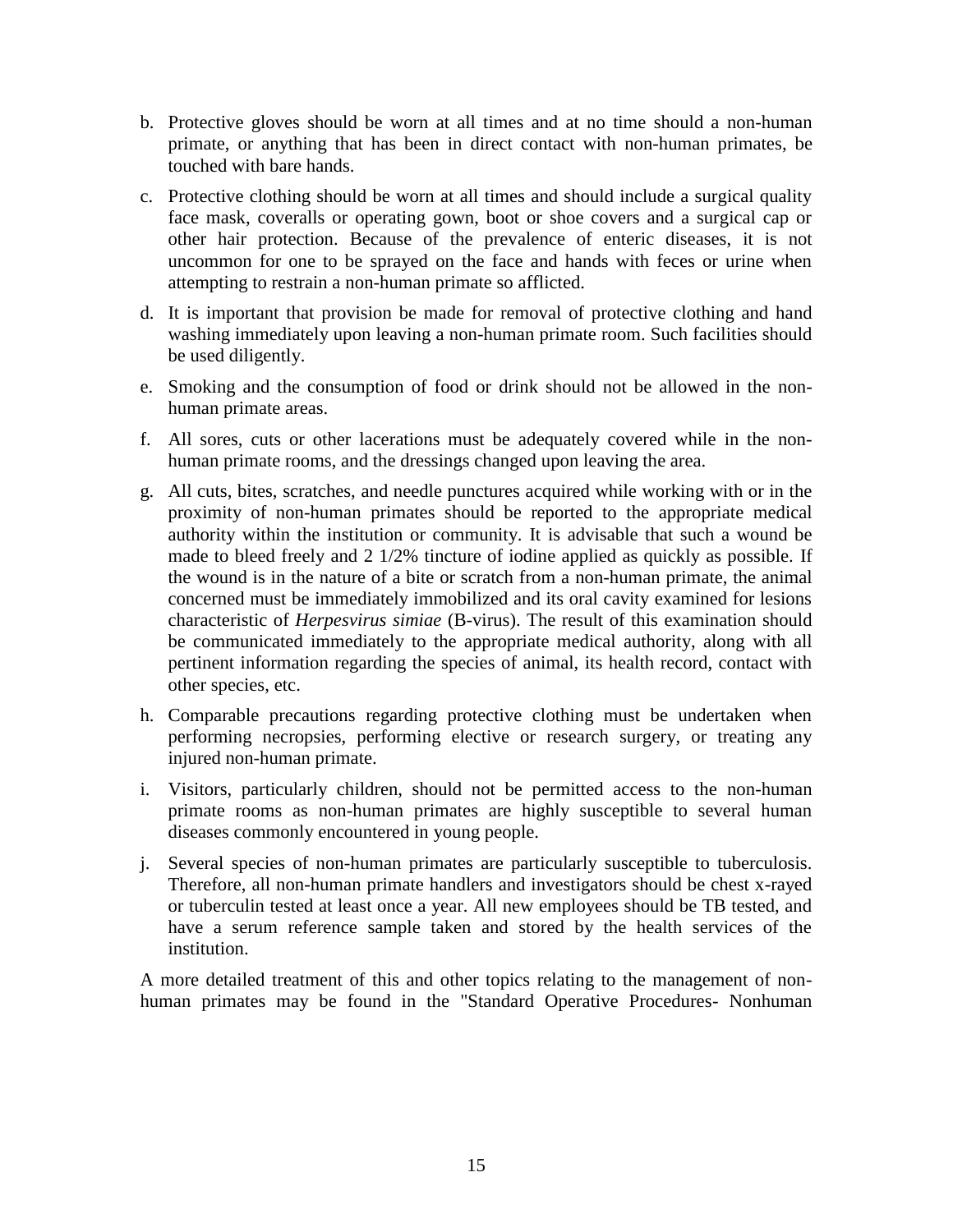Primates" developed, used by and obtainable from the Animal Resources Division, Health and Welfare Canada<sup>4</sup>

## **2. Decontamination**

 $\overline{a}$ 

Special precautions in decontamination should be observed in non-human primate colonies. Leather gloves used to restrain non-human primates or to handle equipment should be routinely decontaminated by the use of formaldehyde gas or ethylene oxide. The excreta from non-human primates invariably contain a variety of infectious agents (bacterial, viral, protozoan and parasitic) that pose a potential public health hazard. All non-human primate excreta must be handled in a manner to ensure their safe disposal, e.g., liquid decontamination, incineration of bedding, disinfecting of cages, etc.

Instruments, syringes, needles, and other equipment used with non-human primates must be autoclaved prior to routine washing and sterilizing. If a chemical disinfectant is used, compounds that have tuberculocidal and virucidal properties should be selected. The quaternary ammonia compounds must not be used as they are not effective against the tuberculosis organism.

All laundry, including attendants' protective outerwear that has been soiled by nonhuman primates or their excreta, should be autoclaved prior to being sent for washing.

# **M. DISEASE PREVENTION AND CONTROL**

Please refer to the *The Laboratory Biosafety Guidelines: 3rd edition* published by The Public Health Agency of Canada. See Section 7.1.2 – Non-human Primates (2004, [http://www.phac-aspc.gc.ca/publicat/lbg-ldmbl-04/ch7-eng.php#jmp-lan712\)](http://www.phac-aspc.gc.ca/publicat/lbg-ldmbl-04/ch7-eng.php#jmp-lan712).

#### **1. General Procedures (See also Quarantine and Conditioning)**

Health evaluations of the animals within a non-human primate colony must be carried out at frequent and regular intervals. All animals should be observed a minimum of once daily and notations made of any irregularities, medication needed and administered, etc. Regular bacteriological and parasitological examinations should also be carried out and adequate treatment provided where necessary.

Visitor access to the non-human primate colony should be strictly restricted and carefully monitored because of the susceptibility of many non-human primates to human infectious diseases and because of the everpresent hazard from zoonoses.

<sup>&</sup>lt;sup>4</sup> Animal Resources Division, Health Protection Branch, Health and Welfare Canada, Sir Frederick G. Banting Research Centre, Tunney's Pasture, Ottawa, Ontario, K1A 0L2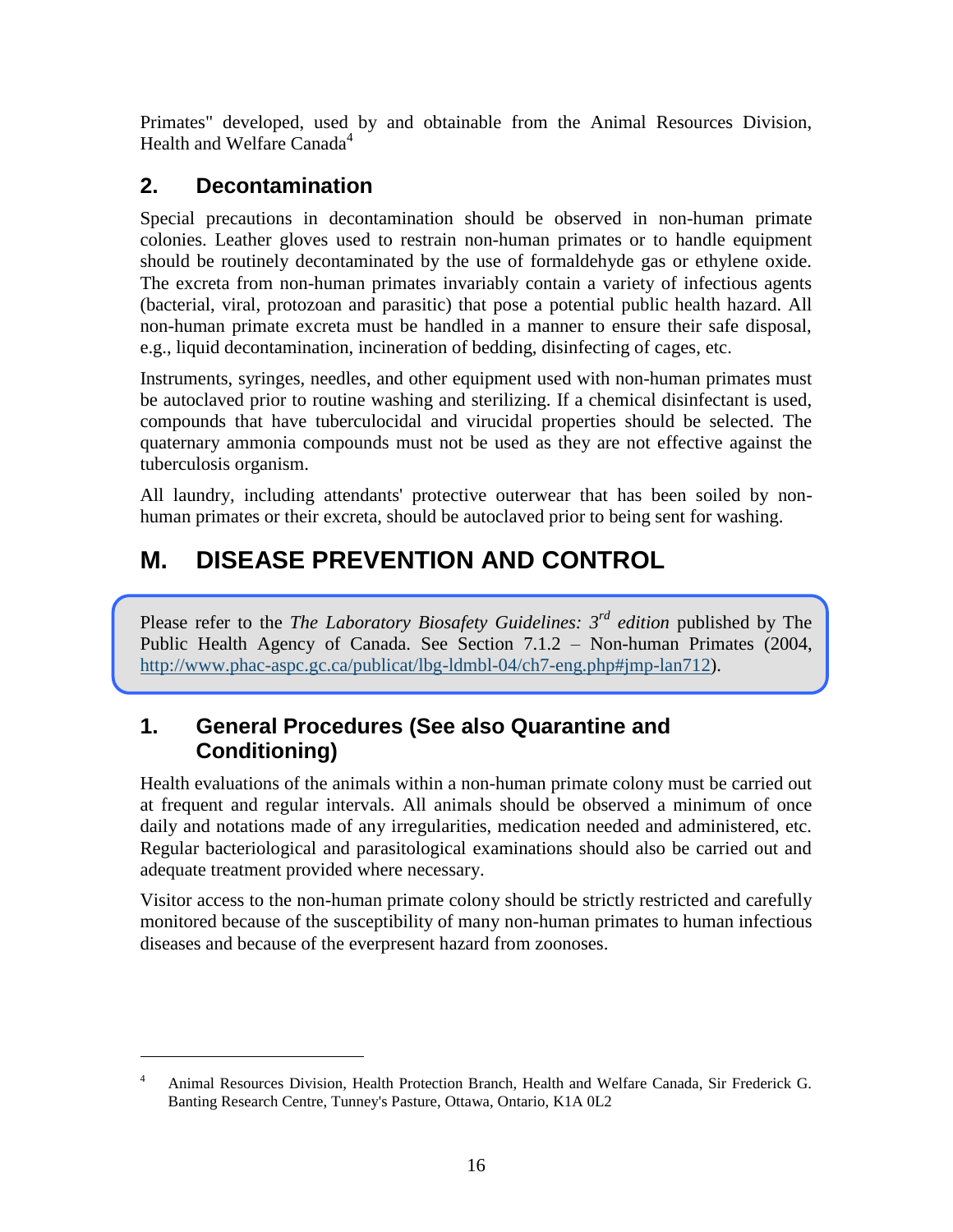#### **2. Tuberculosis**

Evaluations should include regular tuberculin testing, which should be done at least three times a year. It is essential that a thorough health examination by a veterinarian experienced in non-human primate diseases be performed, along with proper tuberculin testing, as advanced cases of tuberculosis may not react to the tuberculin test.

Tuberculosis is a common problem in non-human primates. Old World monkeys are more susceptible than those species from the New World. TB testing is mandatory upon arrival at the facility whether or not it as been done previously by the supplier. A new shipment of non-human primates should be negative to at least three tests which have been given at no less than two week intervals, preferably at 30 to 60 day intervals, using alternate eyelids for each test.

The dosage and type of tuberculin is important, and expert advice should be sought before doing the test. Generally, 0.1 ml of Old Tuberculin at a concentration of 250 mg/ml is injected intrapalpebrally as close to the margin of the eyelid as possible. Sterile water is injected into the other eyelid as a control. The test is read at 24, 48 and 72 hours after injection and results recorded (Wong and Gardell, 1982). A positive reaction is characterized by edema, erythema and occasional necrosis. Positive reactors should be isolated and tested further (by radiology, sputum tests, etc.). Upon confirmation of the reaction, the animal should be destroyed and the diagnosis confirmed through necropsy.

### **3. Respiratory Infections**

Essentially all non-human primates, and particularly the great apes (chimpanzee, gorilla, orangutan), are extremely sensitive to the human respiratory viruses such as measles. Therefore, no human so infected or who has been in immediate contact with these diseases (having a sick child at home, for example), should ever be permitted to work with these animals. Even mild human respiratory illness, such as colds or flu, can be deadly to non-human primates and may rapidly decimate a colony. It is of paramount importance that the seriousness of the above risk be made absolutely clear to all scientific and technical personnel working in the non-human primate colony.

Pneumonia has been encountered frequently in non-human primate colonies. The disease is usually preceded by exposure to poor husbandry or the stresses associated with capture and transportation. Pulmonary acariasis is a common condition in some non-human primate species such as *M. mulatta*, but is considered of minor significance unless the animal is to be used in studies involving the respiratory system. Organisms frequently implicated as causing pulmonary disease include *Diplococcus pneumoniae*, *Klebsiella pneumoniae* and *Pasteurella* species.

#### **4. Gastrointestinal Problems**

Enteritis is probably the most commonly encountered problem in non-human primates. Organisms of the genus *Salmonella* and *Shigella* are the major causative agents, but *E. coli*, *Campylobacter* sp. and other enteric organisms are frequently encountered. Many enteric disorders of non-specific origin may be related to the stress of capture and transportation. Unfamiliar diets, the stresses of laboratory conditioning, and even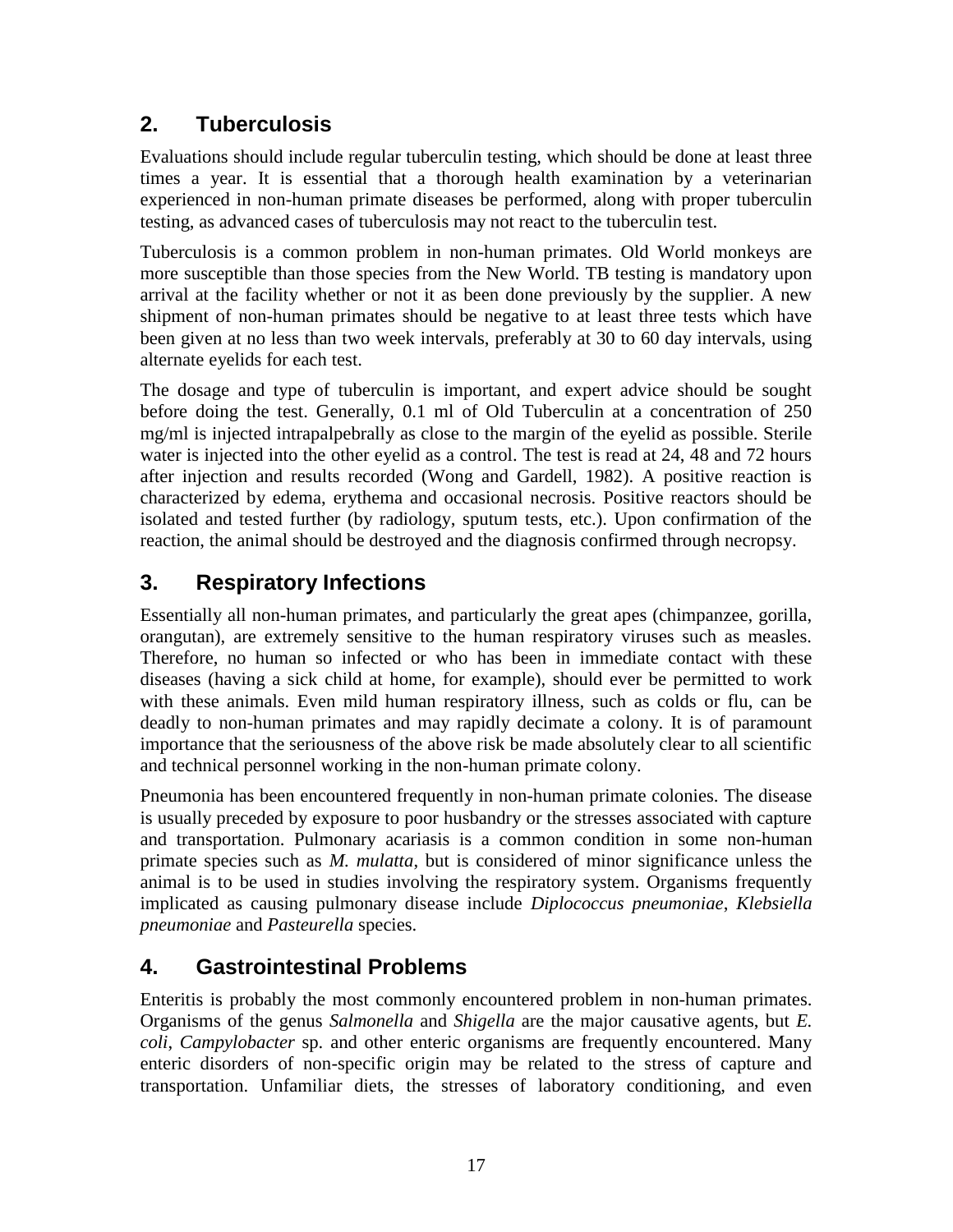endoparasites may also be causative factors. Regardless of the etiology of gastrointestinal disturbances, good husbandry is essential to their prevention and control.

#### **5. Herpes Viruses**

Please visit the Viral Immunology Centre's National B Virus Resource Centre [\(http://www2.gsu.edu/~wwwvir/\)](http://www2.gsu.edu/~wwwvir/) and the Centers for Disease Control and Prevention – B Virus [\(http://www.cdc.gov/herpesbvirus//index.html\)](http://www.cdc.gov/herpesbvirus/index.html).

See also the Centers for Disease Control and Prevention's updated recommendations report: Cohen J.I., et al (2002) [Recommendations for Prevention of and Therapy for](http://www.ncbi.nlm.nih.gov/pubmed/12410479?ordinalpos=10&itool=EntrezSystem2.PEntrez.Pubmed.Pubmed_ResultsPanel.Pubmed_DefaultReportPanel.Pubmed_RVDocSum)  Exposure to B Virus (*[Cercopithecine Herpesvirus 1](http://www.ncbi.nlm.nih.gov/pubmed/12410479?ordinalpos=10&itool=EntrezSystem2.PEntrez.Pubmed.Pubmed_ResultsPanel.Pubmed_DefaultReportPanel.Pubmed_RVDocSum)*). *Clinical Infectious Diseases.*  35(10):1191-203.

Non-human primates are susceptible to Herpes viruses. Herpes B affects the Old World monkey, primarily the rhesus, but it has been observed in other species of macaques and also the African Green (*Cercopithecus aethiops*). Herpes B usually produces a subclinical or mild disease in the non-human primate host, resembling a cold sore (*Herpes simplex*) lesion in humans. However, Herpes B virus causes a fatal encephalitis in humans and strict isolation of non-human primates with any unidentified oral or facial lesions is therefore mandatory. Although the incidence of the infection is usually low, occasionally an entire group of newly arrived non-human primates can be infected. The lesions of Herpes B virus in non-human primates usually develop over a period of 14 days, with the small, initial vesicle rupturing and becoming ulcerated. The tongue is the most common site of ulceration; however, the mucous membranes of the inner lips and gums can also be involved. A tentative diagnosis can be made serologically and by finding typical Herpes intranuclear inclusion bodies in cells around the border of the ulcer.

This virus is known to be transmitted to humans by bites and by scratches from infected non-human primates. It has also been transmitted to humans from skin-penetrating wounds caused by equipment contaminated with the virus.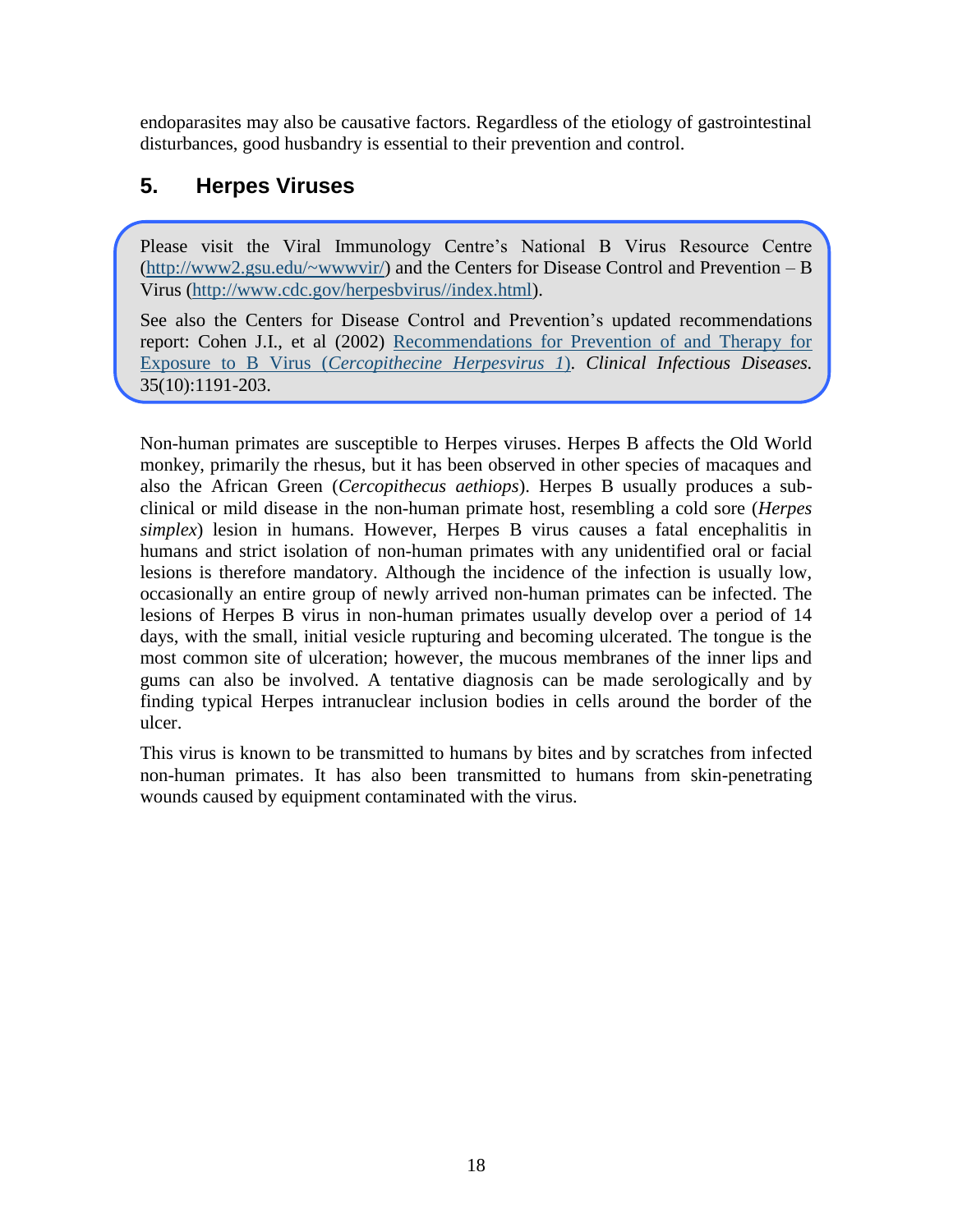#### **REFERENCES**

ABLASHI, D.V., GERBER, P. and EASTON, J. Oncogenic herpes viruses of non-human primates. Comp. Immunol. Microbiol. Infes. Dis. 1979; 2: 229.

CANADIAN COUNCIL ON ANIMAL CARE. Guide to the care are use of experimental animals, Vol. 1. Canadian Council on Animal Care, Ottawa, Ont., 1980: 48-52.

CANADIAN COUNCIL ON ANIMAL CARE. Guide to the care and use of experimental animals, Vol. 1. Canadian Council on Animal Care, Ottawa, Ont., 1980: 96- 97.

CANADIAN COUNCIL ON ANIMAL CARE. Research Animals Canada. Canadian Council on Animal Care, Ottawa, Ont. 1983.

CHAMOVE, A.S. and ANDERSON, J.R. Woodchip litter in macaque groups. J. Inst. Anim. Tech. 1979; 30: 69.

CHAMOVE, A.S., ANDERSON, J.R., MORGAN-JONES, S. and JONES, S.P. Deep woodchip litter: Hygiene, feeding, a behavioral enhancement in eight primate species. Int. J. Stud. Anim. Prob. 1982; 3: 308.

COMMITTEE ON NON-HUMAN PRIMATES. Laboratory animal management: Nonhuman primates. ILAR News, 1980; 23: P3.

COMMITTEE ON NON-HUMAN PRIMATES. Laboratory animal management: Nonhuman primates. ILAR News 1980; 23(2-3): 17.

GREEN, C.J. Animal anaesthesia. Laboratory Animal Handbooks 8. Laboratory Animals Ltd., London UK 1979: 217-226.

HELD, J.R. Breeding and use of non-human primates in the USA. Int. J. Stud. Anim. Prob. 1981; 2: 27.

HUBBERT, W.T., McCULLOCH, W.F. and SCHNURRENBERGER, P.R. (eds.). Diseases transmitted from animals to man (6th Ed.). Charles C. Thomas, Springfield IL 1975.

HUNT, R.D. (Letter). Non-human primates of different species should not be housed together. Lab. Anim. Care 1970; 2: 1007.

LOOMIS, M.R., HENRICKSON, R.V. and ANDERSON, J.G. Effects of ketamine hydrochloride on the hemogram of rhesus monkeys (*Macaca mulatta*). Lab. Anim. Sci. 1980; 30: 851.

LUNDBLAND, E.G. and HODGEN, G.D. Induction of maternal-infant bonding in rhesus and cynomolgus monkeys after caesarian delivery. Lab. Anim. Sci. 1980; 30: 913.

MACK, D. Trends in primate imports into the United State. 1981. ILAR News 1982;  $25(4): 10.$ 

MAYR, A. New emerging viral zoonoses. Vet. Rec. 1980; 106: 503.

McGREW, W.C. Social and cognitive capabilities of non-human primates: Lessons from the wild to captivity. Int. Stud. Anim. Prob. 1980; 2: 138.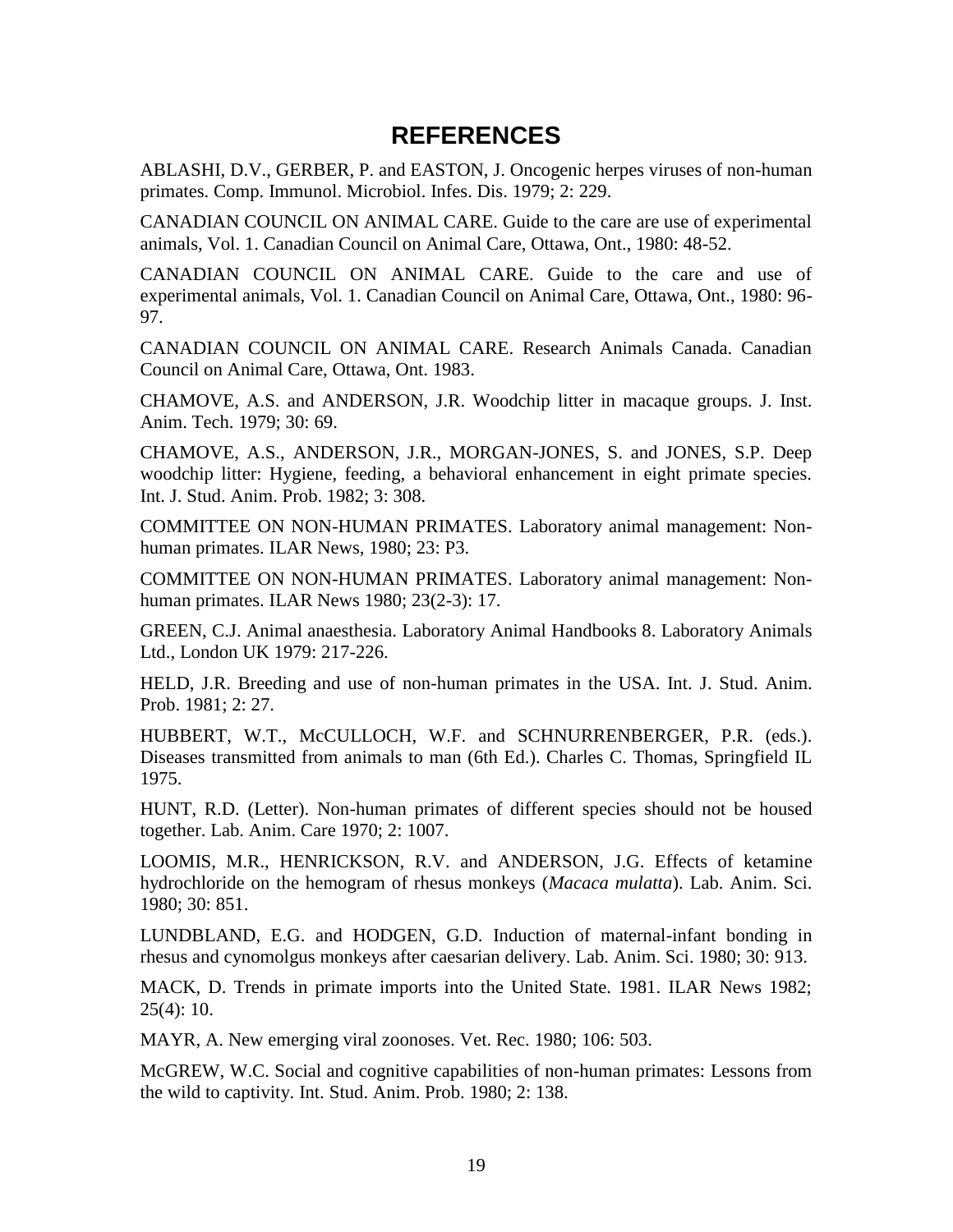MORIN, M.L. 7 percent fibre diet improves monkey health during quarantine. Lab Animal 1980; 9(2): 33.

NATIONAL RESEARCH COUNCIL (U.S.). Nutrient requirements non-human primates. National Academy of Sciences, Washington DC 1978.

SOMA, L.R. Veterinary anaesthesia. Williams and Wilkins Co., Baltimore MA 1971: 385-393.

WONG, J.H. and GARDELL, C. Conditioning program for non-human primates. CALAS Newsl. 1982; 14: 93.

WOOLFSON, M.W., FORAN, J.A., FREEDMAN, H.M., MOORE, P.A., SHULMAN, L.B. and SCHNITMAN, P.A. Immobilization of baboons (*Papio anubis*) using ketamine and diazepam. Lab. Anim. Sci. 1980; 30: 902.